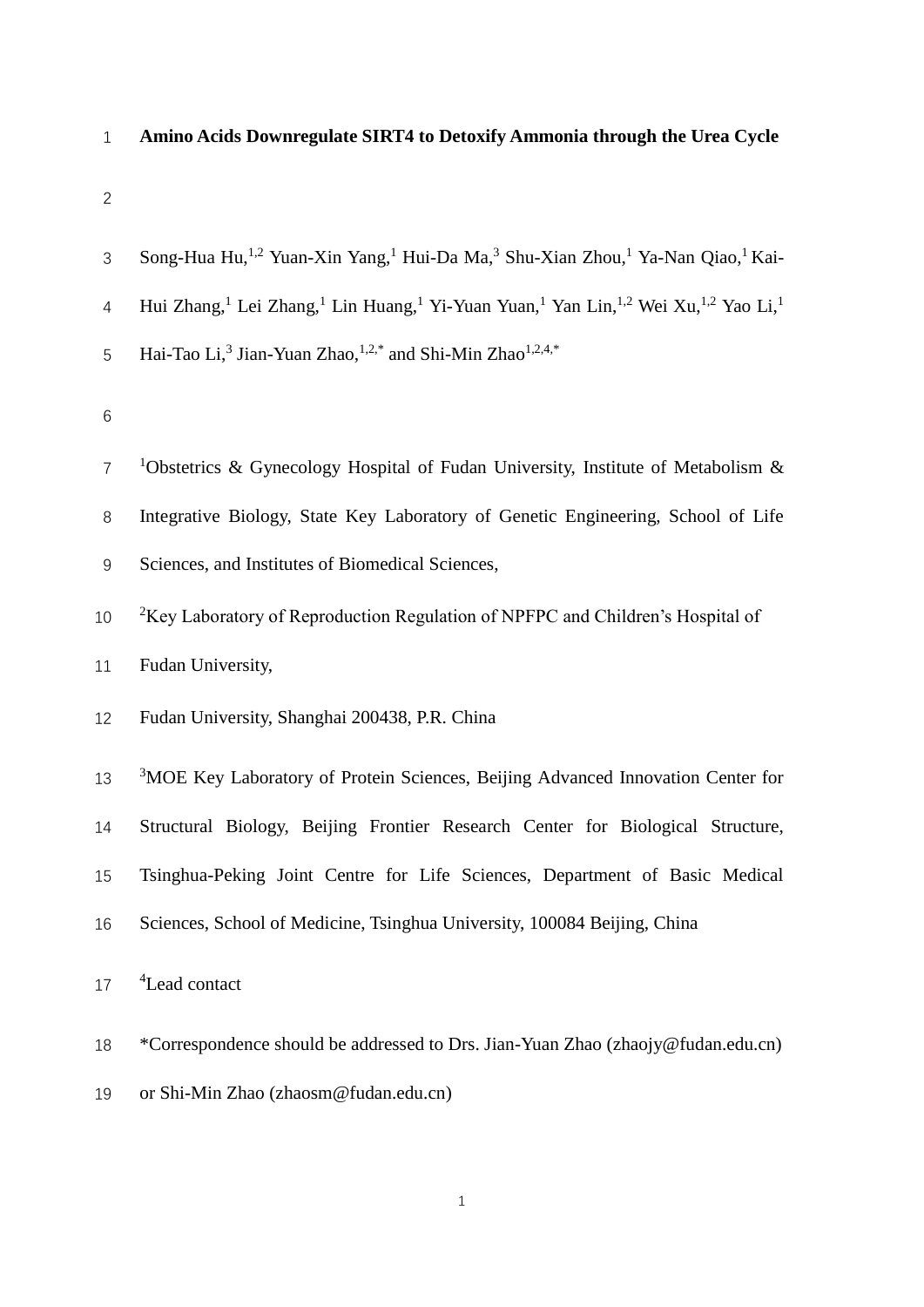#### **SUMMARY**

 Ammonia production via glutamate dehydrogenase is inhibited by SIRT4, a sirtuin that displays both amidase and non-amidase activities. The processes underlying the regulation of ammonia removal by amino acids remain unclear. Here, we report that SIRT4 acts as a decarbamylase that responds to amino acid sufficiency and regulates ammonia removal. Amino acids promote lysine 307 carbamylation (CP-K307) of ornithine transcarbamylase (OTC), which activates OTC and the urea cycle. Proteomic and interactome screening identified OTC as a substrate of SIRT4. SIRT4 28 decarbamylates CP-K307 and inactivates OTC in a NAD<sup>+</sup>-dependent manner. SIRT4 expression was transcriptionally upregulated by the amino acid insufficiency- activated GCN2–eIF2a–ATF4 axis. *SIRT4* knockout in cultured cells caused higher CP-K307 levels, activated OTC, elevated urea cycle intermediates, and urea production via amino acid catabolism. *Sirt4* ablation decreased mouse blood ammonia levels and ameliorated CCl4-induced hepatic encephalopathy phenotypes. We reveal that SIRT4 safeguards cellular ammonia toxicity during amino acid catabolism.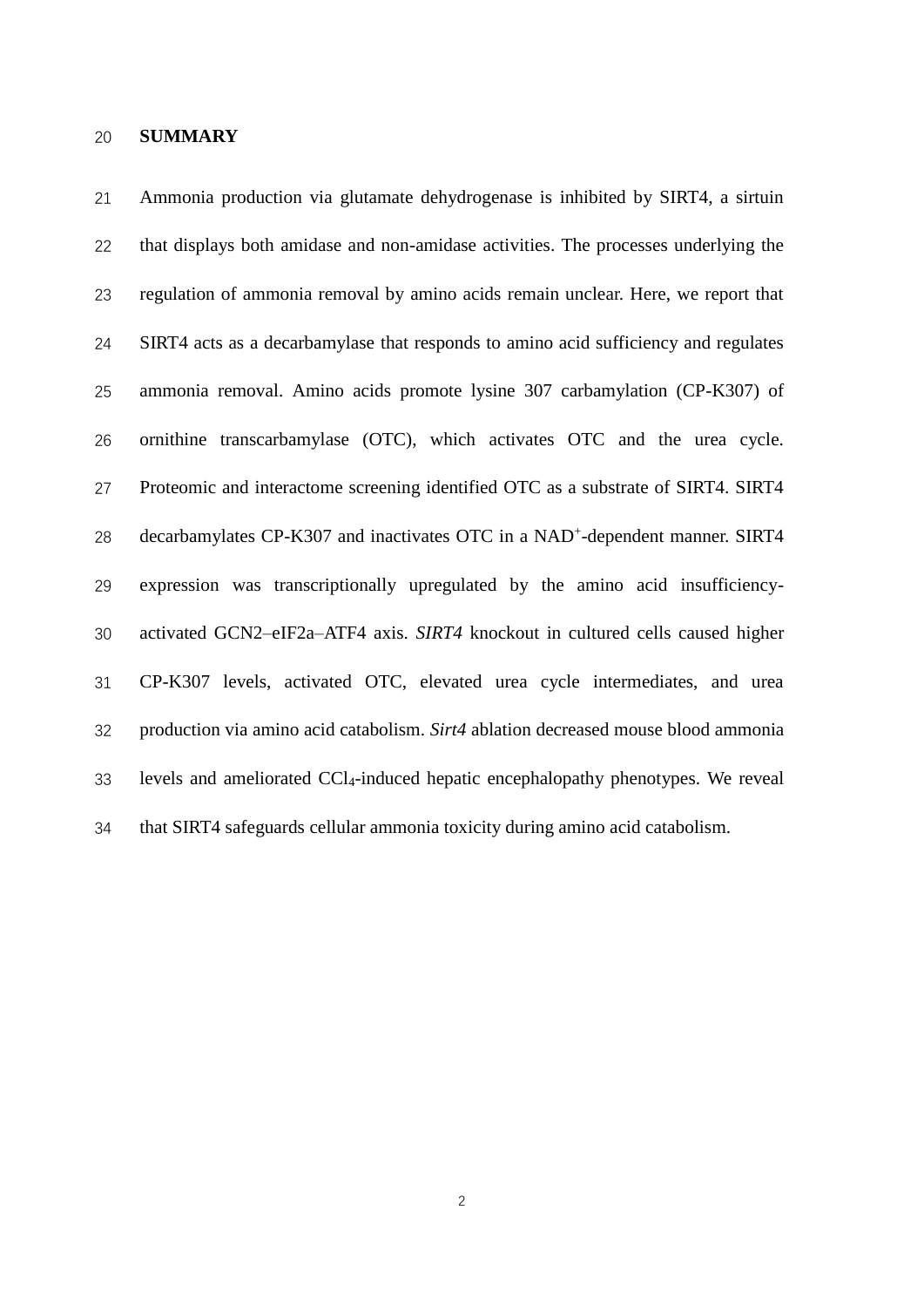#### **INTRODUCTION**

 The breakdown of amino acids, one of three major sources of cellular energy, besides glucose and fatty acids, produces toxic ammonia. Cells prevent ammonia toxicity by transferring the amine groups of branched chain amino acids to glutamine and the 39 amine groups of other amino acids to  $\alpha$ -ketoglutarate to form glutamate, both of which then release ammonia within the double membrane-enclosed subcellular compartments of mitochondria. Mitochondrial carbamoyl phosphate synthetase 1 (CPS1) converts ammonia to carbamoyl phosphate (CP), which reacts with ornithine to form citrulline via a process catalysed by ornithine transcarbamylase (OTC). Citrulline then channels ammonia into the urea cycle. Inefficient removal of ammonia causes hyperammonaemia as well as central neuron system toxicity, leading to conditions such as hepatic encephalopathy (HE) (*1*). Known regulatory processes of the urea cycle indicate that CPS1 is allosterically regulated (*2*) and modified (*3, 4*) by metabolites and that activities of OTC and argininosuccinate lyase (ASL) are regulated by acetylation (*5, 6*). However, the links between amino acid sufficiency and/or amino acid catabolism and ammonia removal remain largely unclear.

 High ammonia levels lead to increased production of CP, which spontaneously undergoes protein lysine carbamylation (CP-K) (*7*), a posttranslational modification that can also occur via nonenzymatic binding of isocyanate, or catabolite of thiocyanate, to ε-amino groups of lysine in proteins (*8*). A widely recognized effect of CP-K is the activation of Rubisco (*9*), a protein that fixes carbon in plants and other organisms. In humans, CP-K is physiologically and pathologically significant because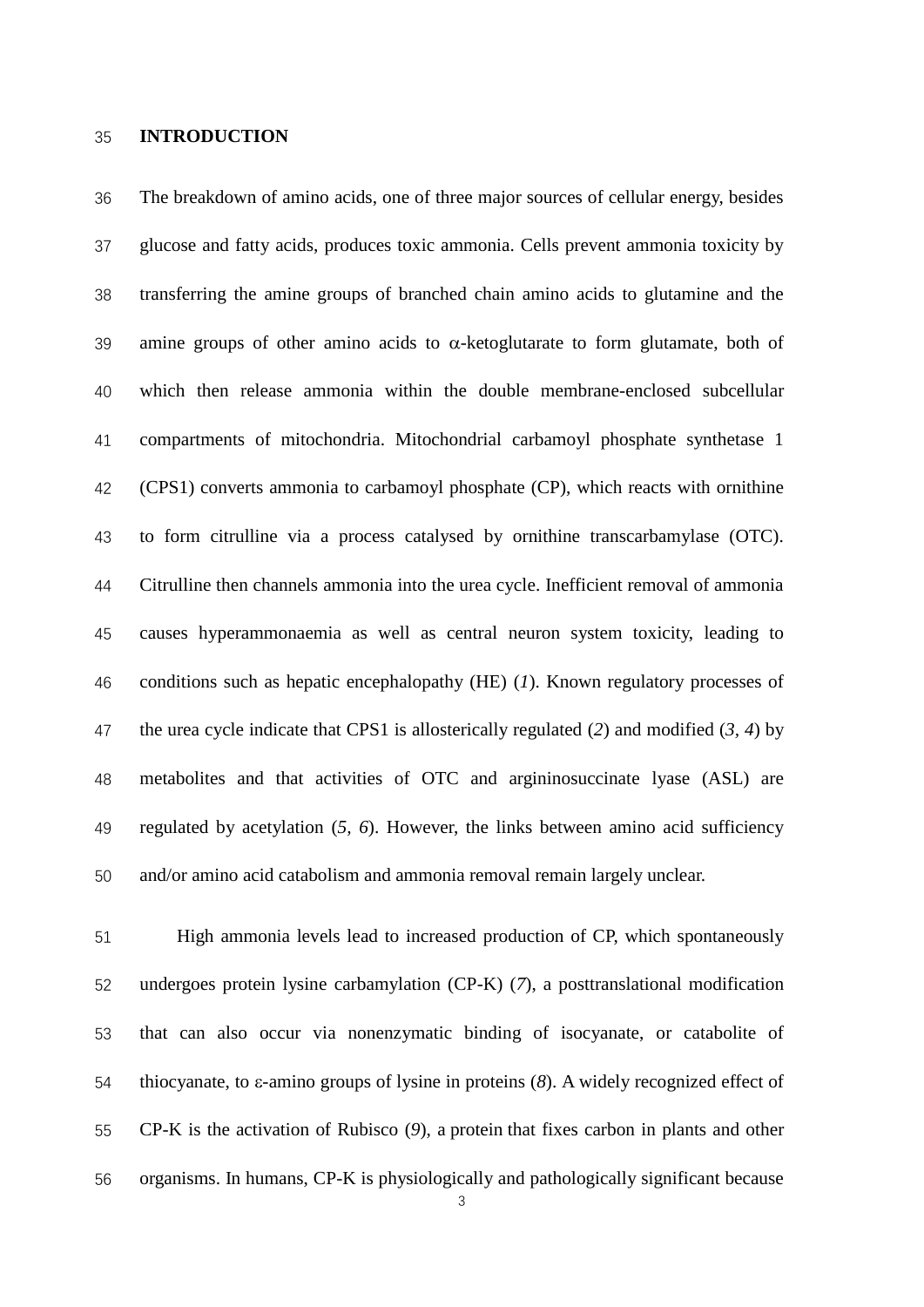high levels of carbamylated proteins are found in the plasma and tissues of patients presenting with renal diseases, inflammation (*10*), or advanced age (*11*). However, an enzyme that removes CP-K has not yet been identified. The possibility that amide- bonded CP-K is dynamically regulated cannot be ruled out because new amidase activities have been continuously detected in sirtuins (*12, 13*).

 In mammals, SIRT3, SIRT4, and SIRT5 are localized in mitochondria (*14, 15*). SIRT3 mediates mitochondrial metabolism via the activities of lysine deacetylase and other amidases, such as deaminoacylase (*16, 17*). SIRT5 exhibits robust lysine desuccinylase, demalonylase (*18, 19*), and deglutarylase activities (*20*) that regulate mitochondrial functions. By contrast, SIRT4, another sirtuin in mitochondria that lacks deacetylase activity (*21, 22*), is of limited physiological significance, despite displaying ADP-ribosyltransferase and lipoamidase activities that regulate glutamate dehydrogenase (GDH) (*23*) and the pyruvate dehydrogenase complex (*24*), respectively, and reversing lysine modifications derived from reactive acyl-CoAs generated from leucine metabolism, including 3-hydroxy-3-methylglutaryl (HMG) and related modifications (*25, 26*). In mice, loss of *Sirt4* leads to dysregulated insulin secretion and accelerated age-induced insulin resistance (*23, 25*). SIRT4 regulates lipid homeostasis by coordinating the balance between lipid catabolism and synthesis (*27-30*). Furthermore, mTORC1 stimulates glutamine metabolism by repressing the transcription of *SIRT4* (*31*). Reportedly, *sirt4* knockout *Drosophila* displayed short lifespans as well as decreased fertility and activity (*32*). Loss of SIRT4 can also result in tumour formation in mice (*33, 34*). These observations indicate that SIRT4 plays a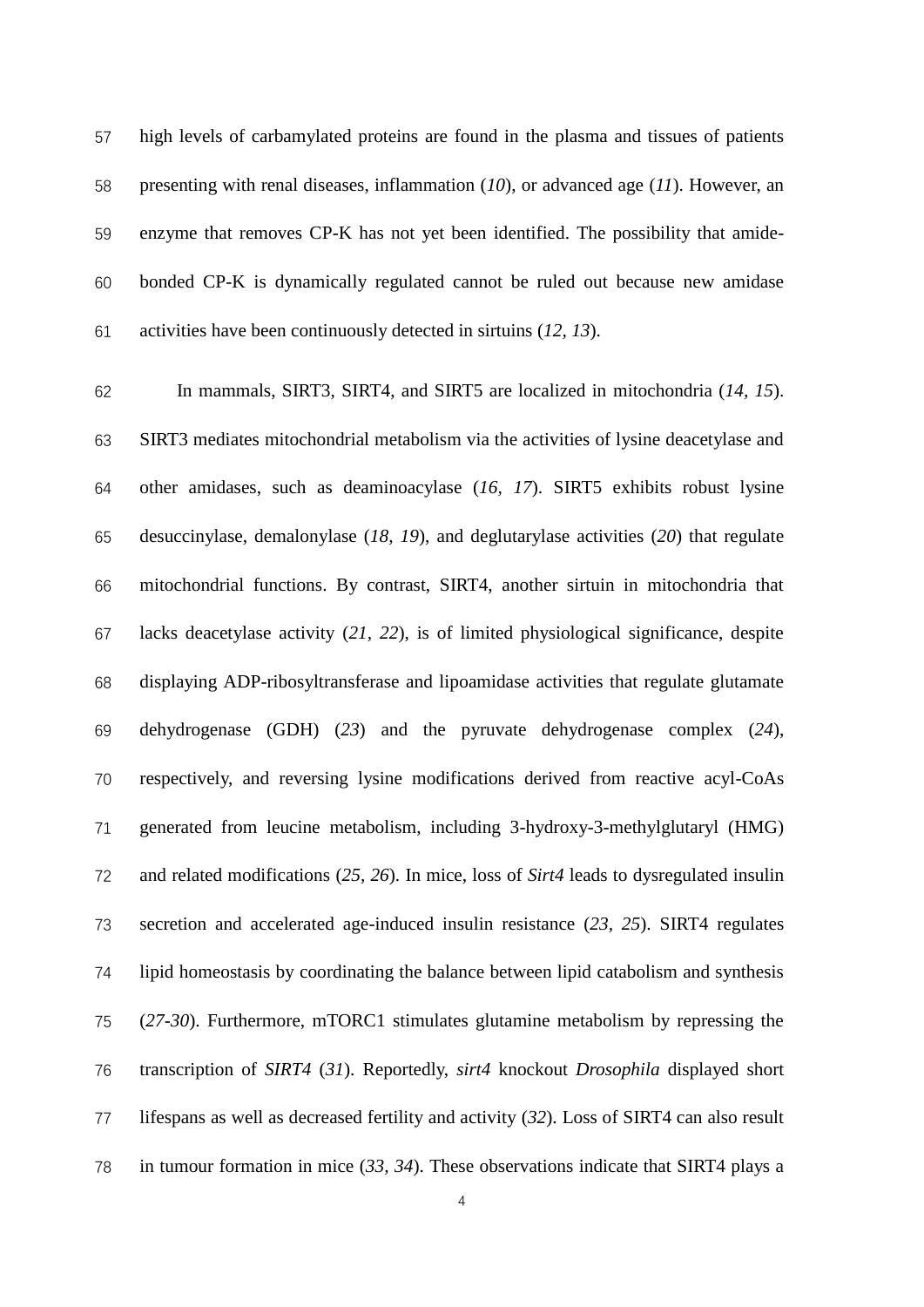role in regulating cellular metabolism.

#### **RESULTS**

#### *Amino acids and SIRT4 inversely regulates protein lysine carbamylation*

 Carbamoyl phosphate (CP) supplementation of culture media dose-dependently increased CP-K levels in the lysates, and the fractions of mitochondria and cytosol of human hepatocellular carcinoma HepG2 cells (**Fig. 1a**), confirming that CP spontaneously forms amide-bonded CP-K in proteins (**Fig. 1b**). Overexpressing carbamoyl-phosphate synthase (CPS1) increased CP-K levels in mitochondria more than in the cytosol of HepG2 cells (**Fig. 1c**), indicating that CPS1 produces CP in mitochondria. These observations, combined with the finding that preventing CP production via *CPS1* knockout decreased CP-K levels in HepG2 cells (**Fig. 1d**), suggested that CP levels determined CP-K levels in cells.

 Removing glutamine, or all proteinogenic amino acids, from culture media decreased mitochondrial CP-K levels but had a less pronounced effect on the cytosolic CP-K levels in HepG2 cells (**Fig. 1e**), consistent with that oxidative deamination of amino acids occurs in mitochondria and affects mitochondrial CP-K levels. A general inhibitor of sirtuins, nicotinamide mononucleotide (NAM), increased mitochondrial CP-K levels (**Fig. 1f**), suggesting that one or more mitochondrial sirtuins, namely SIRT3, SIRT4, or SIRT5, function as decarbamylases of mitochondrial CP-K. Overexpression of SIRT4, but not SIRT3 and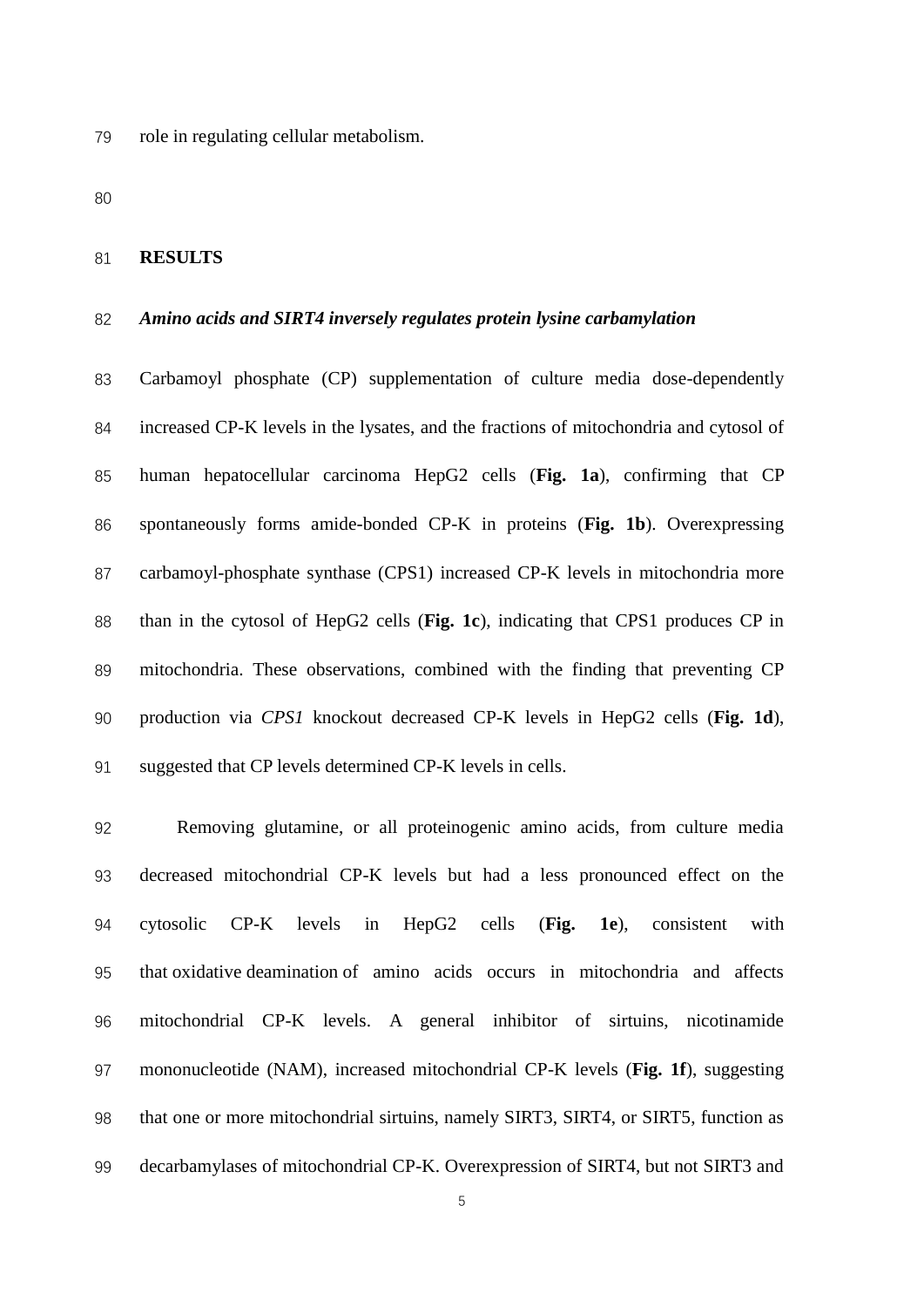SIRT5, decreased mitochondrial CP-K levels in HepG2 cells (**Fig. 1g**), suggesting that SIRT4 exerted decarbamylase activity. This was confirmed by the observation that *SIRT4* knockout in HepG2 cells (**Fig. 1h**) and *Sirt4* knockout in C57 mouse (*Sirt4-/-* ) increased CP-K levels in the mitochondria of HepG2 cells and in the livers of mice (**Fig. 1i**), respectively. Moreover, *SIRT4* knockout in HepG2 cells abrogated glutamine or amino acid starvation induced decrease of mitochondrial CP-K levels (**Fig. 1j**), suggesting that SIRT4 acts as the downstream of amino acids to regulate CP-K levels. Furthermore, *SIRT4* deletion in mice and in HepG2 cells failed to alter acetylation levels (**Fig. 1i, j**), suggest that SIRT4 decarbamylase activity is specific to CP-K but not to other lysine acylations.

### *Cell-wide identification of carbamylation and SIRT4 substrates*

 To identify protein targets regulated by SIRT4 mediated decarbamylation, we employed both proteomic and interactome screenings. To identify CP-K modified proteins, we adapted our published approach (*35*). Pan-anti-carbamoyl lysine antibody was used to enrich CP-K modified tryptic peptides that were generated from the proteome of mice liver, followed by mass spectrometry analysis to confirm the CP-K peptide sequences and their corresponding proteins. This allowed us to identify 142 CP-K modified proteins (**Fig. 2a** and **Supplemental Table 1**). Moreover, using ectopically expressed SIRT4 as the bait, proximity-dependent biotin identification (BioID) assays (*36*) allowed us to identify 135 SIRT4-interacting proteins in mouse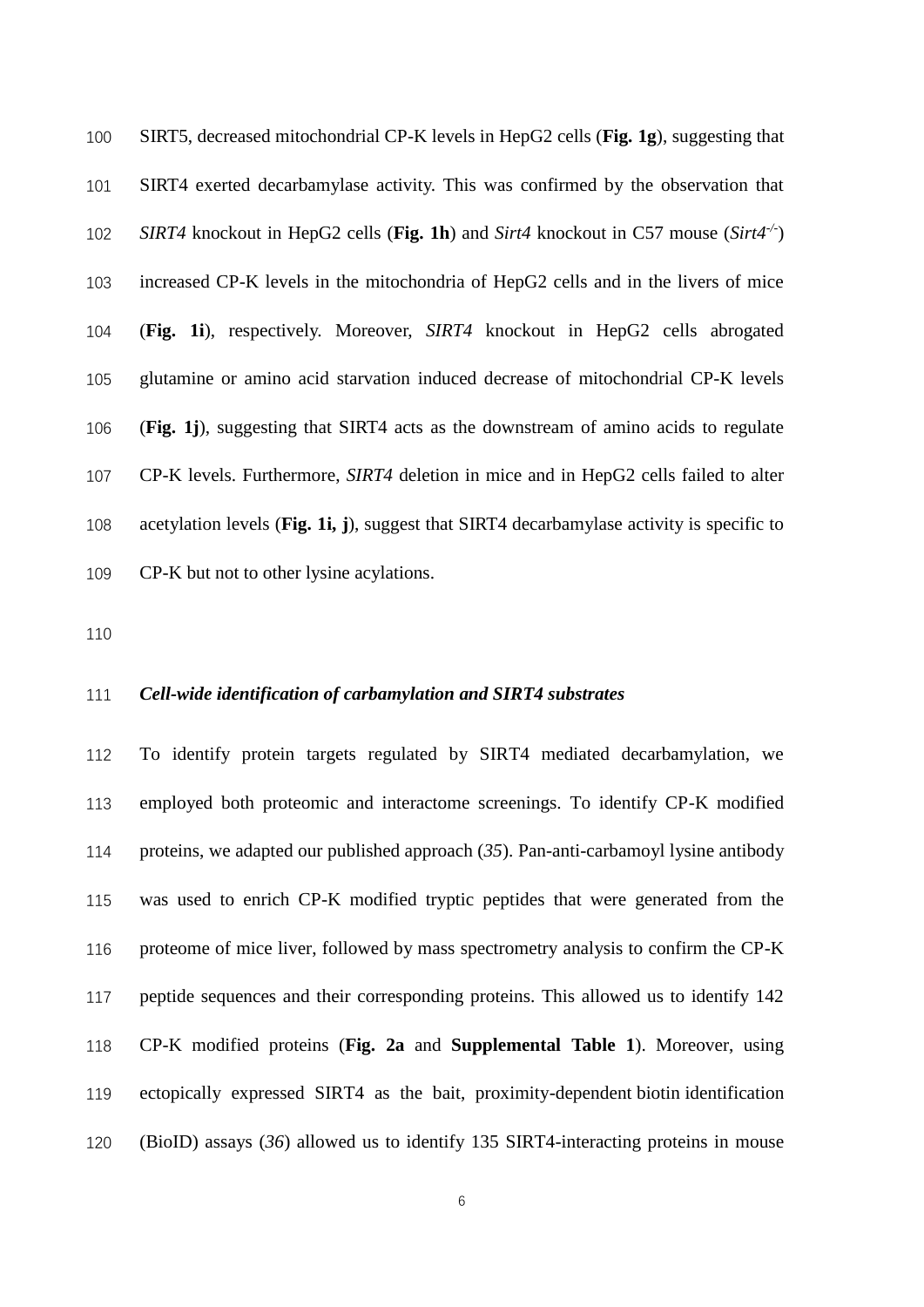hepatoma Hep1-6 cells (**Fig. 2a** and **Supplemental Table 2**). Among the 22 proteins co-identified in both approaches (**Fig. 2a** and **Supplemental Table 3**), most were mitochondrial metabolic enzymes including glutamate dehydrogenase 1 (GDH), known ADP-ribosylation substrates of SIRT4 (*23*), and pyruvate dehydrogenase E1 alpha 1 (PDHA), glutamate oxaloacetate transaminase (GOT2), and ornithine transcarbamylase (OTC), suggested that they are potential decarbamylase substrates of SIRT4. This notion was supported by that CP-K levels of these proteins (**Extended Data Fig. 1a**) and proteins of mitochondria lysate of *Sirt4<sup>-/-</sup>* mice (**Extended Data Fig. 1b**), were decreased by *in vitro* incubation with recombinant SIRT4, and that SIRT4 overexpression in HEK293T cells lowed CP-K levels of these proteins (**Extended Data Fig. 1c**). However, SIRT3 or SIRT5 failed to exert impact on CP-K of these samples (**Extended Data Fig. 1a-1c**). These results suggest that SIRT4 may act on multiple CP-K of mitochondrial metabolic enzymes to coordinate mitochondria metabolism.

 Unbiased metabolomic analysis allowed us to compare the levels of 756 136 metabolites identified in wild-type and *Sirt4<sup>-/-</sup>* C57 mice liver tissues (**Supplemental Table 4**), in which 23 metabolites differed significantly (VIP>1, p<0.05) (**Fig. 2b**). Metabolic pathway enrichment analysis revealed that the "Urea Cycle" was the foremost upregulated pathway in *Sirt4<sup>-/-</sup>* mice (Fig. 2c). Targeted analysis of metabolites in mouse livers and kidneys, using LC-MS, confirmed that *Sirt4* knockout in mice increased the levels of urea cycle metabolites (**Fig. 2d** and **Extended Data Fig. 1d-1i**). These results combined with the proteomics results collectively indicated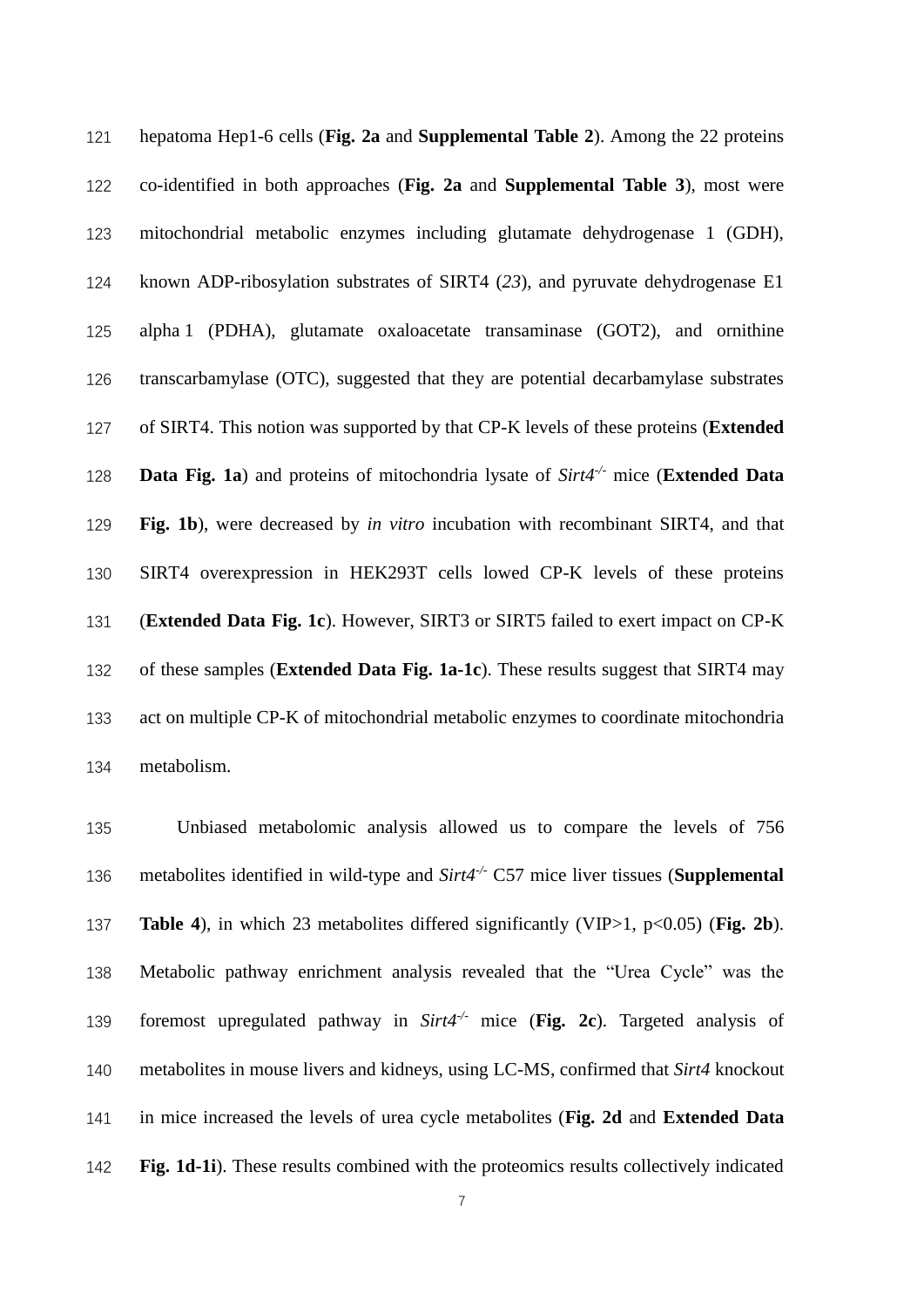that OTC, a mitochondrial enzyme that incorporates CP into the urea cycle and thereby initiates the urea cycle, may act as a substrate of SIRT4 (**Fig. 2e**).

# *SIRT4 decarbamylates OTC CP-K307*

 A MS/MS spectrum generated from synthetic lysine 307 carbamylation (CP-K307) OTC tryptic peptide (**Fig. 3a**) matched spectra from tryptic OTC peptide libraries of both HepG2 cell (**Fig. 3a**) and mouse liver (**Extended Data Fig. 2a**), suggesting that lysine 307 of OTC is carbamylated *in vivo*.

 Incubating CP with K307 OTC peptide, but not with the same peptide with lysine switched to arginine, produced carbamylated products (**Extended Data Fig. 2b**). Moreover, CP-K307 site-specific antibody (**Extended Data Fig. 2c**) indicated that the CP-K307 levels of intact OTC peptide were elevated by CP incubation, 155 whereas those of the OTC<sup>K307R</sup> mutant were not (**Extended Data Fig. 2d**). CP-K307 levels of ectopically expressed and endogenous OTC were increased by CP supplementation of the culture media in both HEK293T cells (**Extended Data Fig. 2e**) and mouse primary hepatocytes (**Fig. 3b**). These results confirmed that K307 of OTC is carbamylated *in vitro* as well as *in vivo*.

160 SIRT4, but not SIRT3, SIRT5, or catalytically dead SIRT4<sup>H161Y</sup> (25), removed 161 CP-K307 from a synthetic OTC K307 peptide in a NAD<sup>+</sup>-dependent manner (Fig. 3c and **Extended Data Fig. 3a**). Decarbamylase activity of SIRT4 was confirmed via the detection of decarbamylated peptide formation from synthetic OTC CP-K307 peptide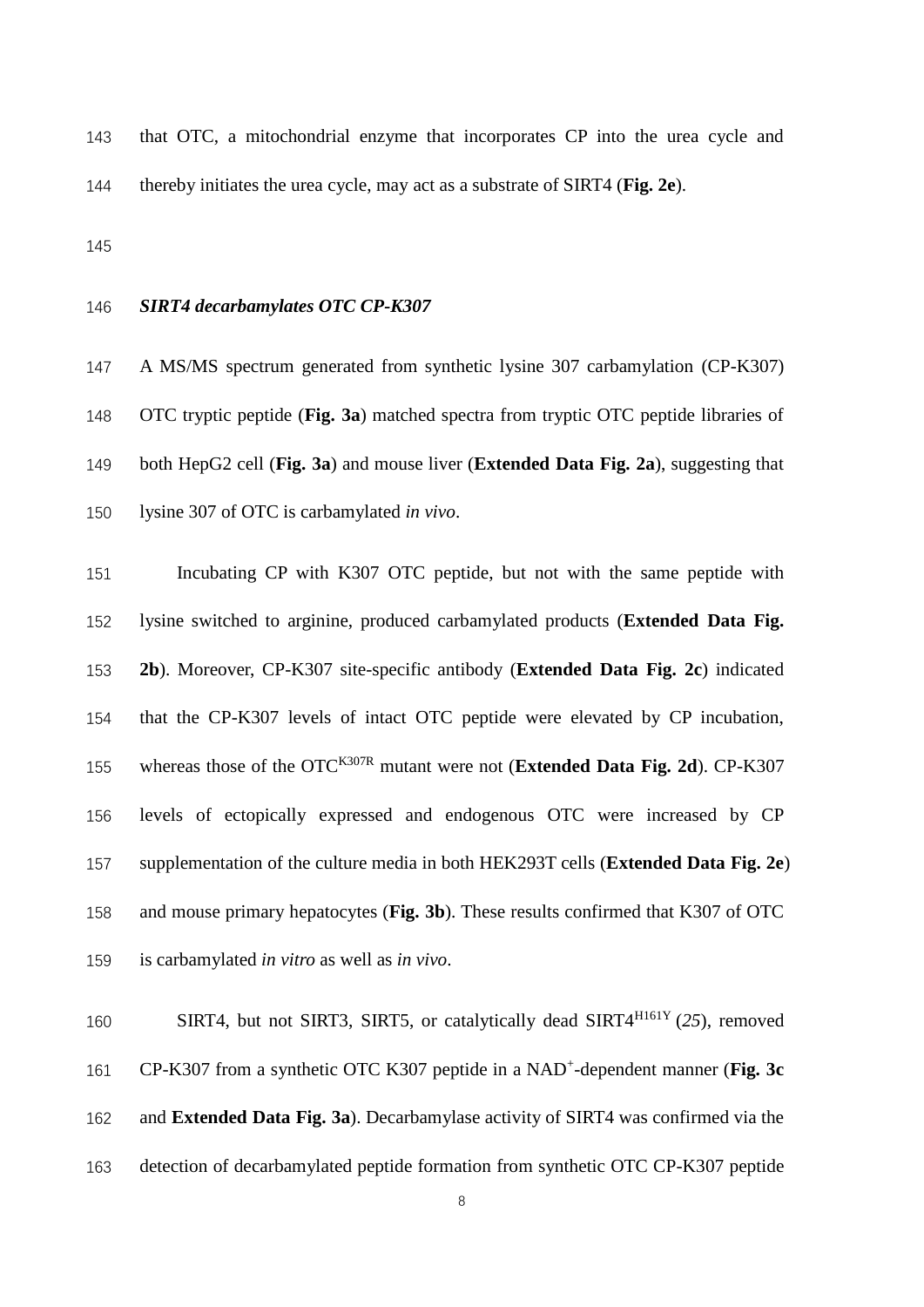using reverse-phase high performance liquid chromatography (RP-HPLC) (**Fig. 3d** and **Extended Data Fig. 3b**) and quantification of CP-K307 levels by dot-blot-based assays (**Fig. 3e**), respectively, after treating synthetic OTC CP-K307 peptides with recombinant SIRT4. Thus, SIRT4 appears to employ a mechanism similar to its deacetylase activity to decarbamylate CP-K307 (**Fig. 3f**)**.** The OTC CP-K307 decarbamylase activity of SIRT4 was further supported by the interaction of OTC with ectopically expressed (**Extended Data Fig. 3c**) or endogenous SIRT4 (**Extended Data Fig. 3d**).

 Decarbamylase activity of SIRT4 was quantified via monitoring the production of unmodified OTC K307 peptide from synthetic OTC CP-K307 peptide (**Extended Data Fig. 3b**). SIRT4 time-dependently removed CP-K307 and other reported amide- bonded modifications, including lipoyl and HMG modifications (*24-27*), but exerted a very low deacetylation activity, from synthetically modified OTC K307 peptides (**Fig. 3g**), with an estimated catalytic efficiency ( $K_{cat}/K_m$ ) of 6.93, which was higher than that of its other amidase activities (**Fig. 3h**). This result suggested that decarbamylase activity is a major amidase activity of SIRT4.

### *K307 carbamylation activates OTC*

 K307, which is close to the active pocket of OTC where CP binds, provides a structural basis for CP-K307 to function (**Fig. 4a**). Moreover, K307 and its spanning amino acids are well conserved in OTCs from *Caenorhabditis elegans* to human (**Fig.**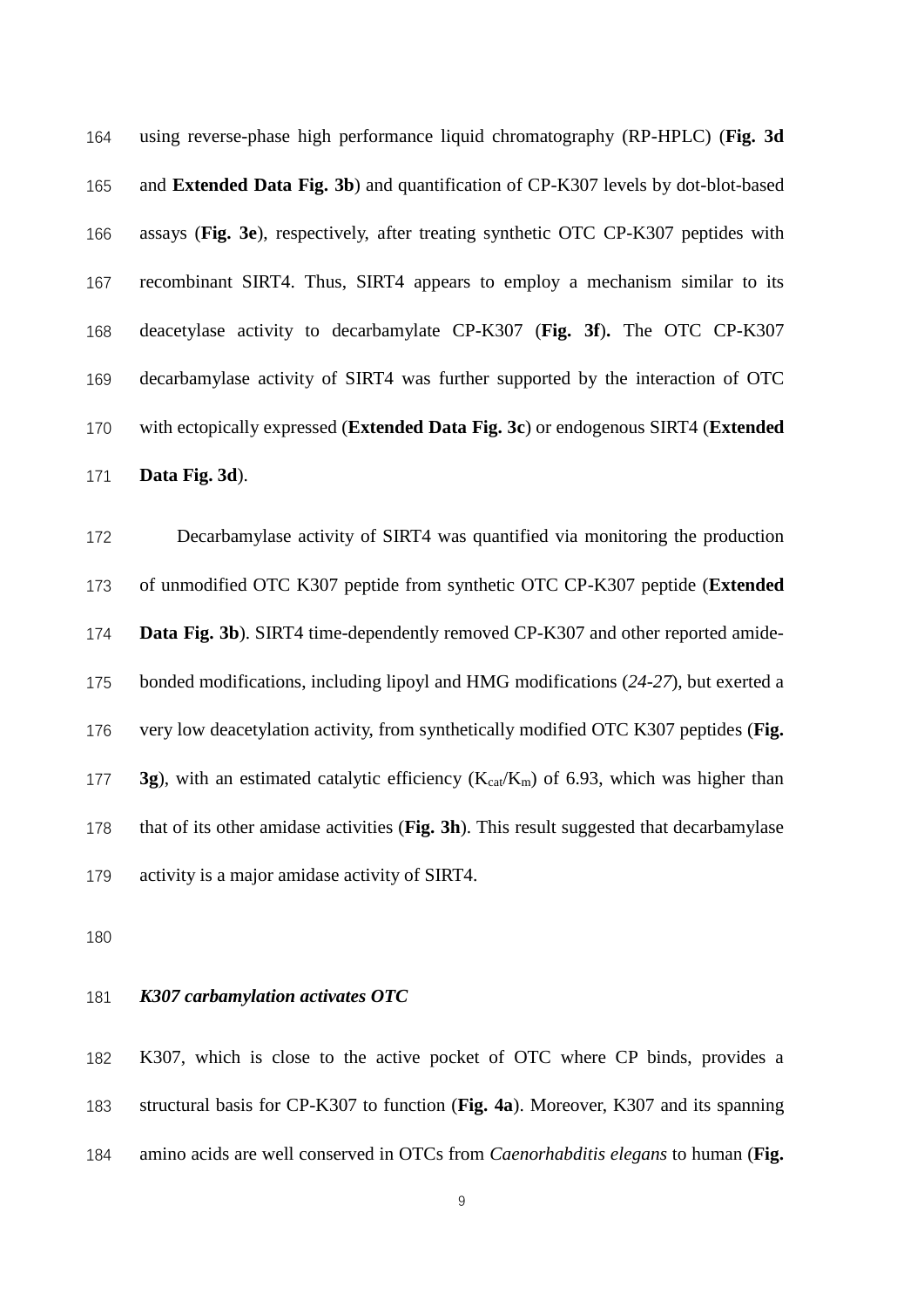**4b**), suggesting that K307 is important for OTC activity. Substituting OTC K307 to 186 non-carbamylable arginine  $(OTC^{K307R})$  to conserve a positive charge at this site decreased OTC specific activity (**Fig. 4c**) and abrogated CP to increase carbamylation and specific activity of  $\text{OTC}^{\text{K307R}}$  as it did to OTC (**Fig. 4d, e**), suggesting that CP- K307 is the major carbamylation site that activates OTC. We further conducted *in vitro* and in cells experiments to confirm that CP-K307 itself rather than mutation at K307 regulates OTC activity. We obtained differentially carbamylated OTC from HEK293T cells that were cultured in media with different amino acids levels. Higher carbamylated OTC from amino acids-rich media-cultured cells had higher specific activity than that of lower carbamylated OTC from amino acids-starved cells; 195 however, the amino acids-effects were not seen in carbamylation-null OTC<sup>K307R</sup> (**Fig. 4f**). These, together with that the activity of higher carbamylated OTC was inactivated by SIRT4 incubation *in vitro*, which decreased CP-K307 levels (**Fig. 4g**), consistent with that overexpressing SIRT4, but not SIRT3 and SIRT5 in cells, reduced CP-K307 levels and OTC activity (**Fig. 4h**), indicating that SIRT4 acts as a decarbamylase of OTC CP-K307 and confirmed that CP-K307 activates OTC.

 Varying ornithine levels produced a hyperbolic OTC kinetic curve by both OTC 202 and OTC<sup>K307R</sup> (Fig. 4i), consistent with that ornithine is a substrate of OTC. However, 203 increasing CP levels produced a sigmoidal OTC kinetic curve, where  $\text{OTC}^{\text{K307R}}$  activities increased hyperbolically with CP incremental (**Fig. 4j**). Moreover, OTC 205 decreased CP was not linear as  $\text{OTC}^{\text{K307R}}$  did (Fig. 4k), suggest CP regulate OTC activity. These results suggest that CP functions involve more than being an OTC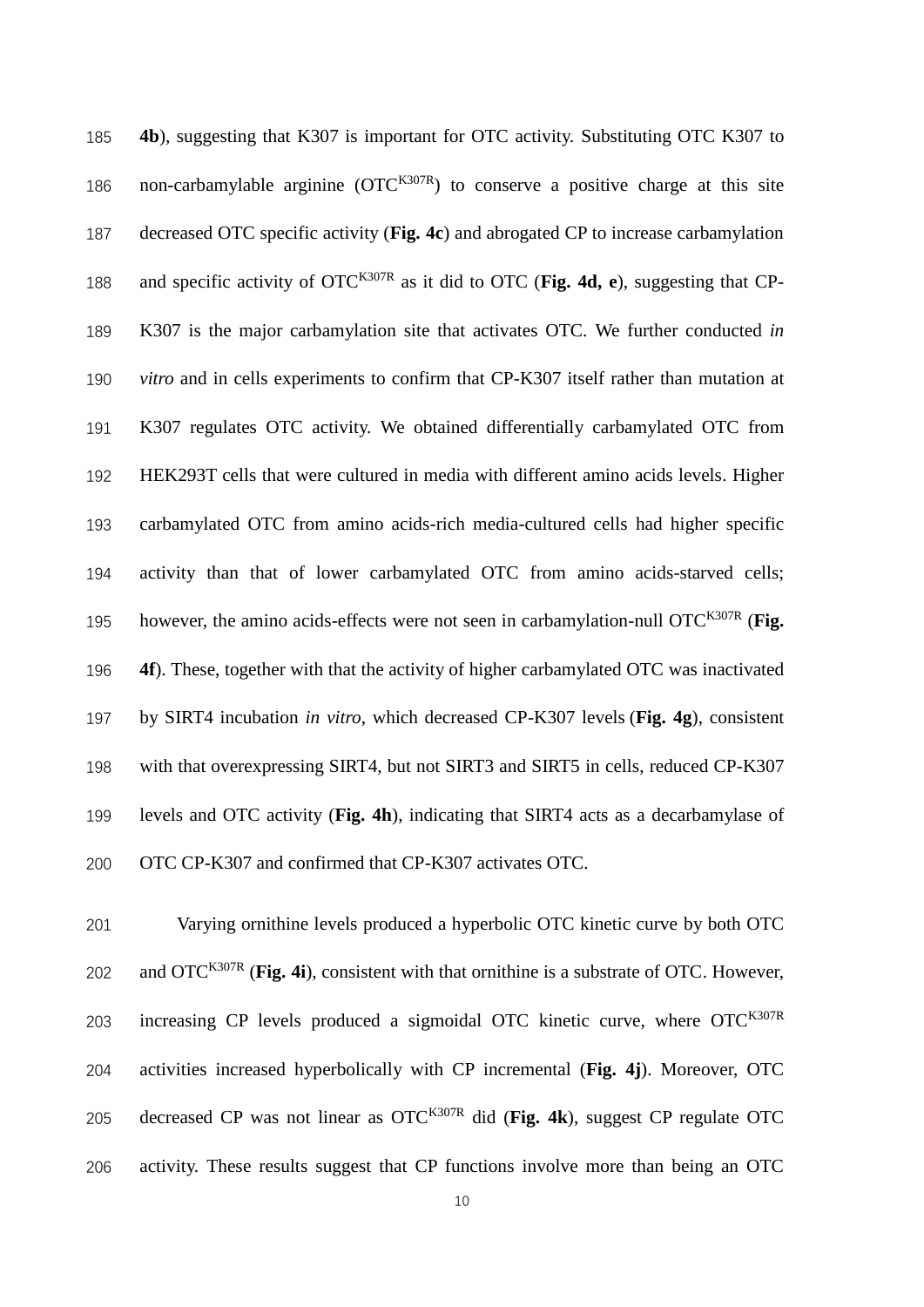substrate, but also is an OTC activator via K307.

### *SIRT4 shutdown the urea cycle via decarbamylating CP-K307*

 Both deletion of SIRT4 in mice and in HepG2 cells caused increased urea cycle intermediates (**Fig. 2d, 5a** and **Extended Data Fig. 1d-1j**), consistent with higher *urea levels in culture media and lower intracellular ammonia levels in*  $\text{Sirt4}^{\perp}$  *mice*  hepatocytes than in WT hepatocytes (**Fig. 5b**, **c**). To confirm that the increased urea 214 cycle intermediates were indeed from ammonia, we analysed  $15N$ -traced urea cycle fluxes (**Extended Data Fig. 4a**) in mice and cells of different *Sirt4* backgrounds. 216 Higher percentages of  $15N$ -labelled urea cycle intermediates and urea were generated 217 from <sup>15</sup>N-ammonium in *Sirt4<sup>-/-</sup>* mice liver (Fig. 5d) and their isolated hepatocytes (**Extended Data Fig. 4b**) than in WT mice and their hepatocytes, respectively, showing that SIRT4 inactivation promoted ammonia removal via the urea cycle. Moreover, OTC knockdown using small interfering RNA (siRNA) that targets the OTC 3′-untranslated region effectively decreased urea production and increased intracellular ammonia accumulation, and abrogated *Sirt4* deletion to decrease ammonia and increase urea levels in mice hepatocytes (**Fig. 5e, f**). Overexpressing OTC at similar levels caused a more pronounced decrease in ammonia and higher 225 urea levels in mice hepatocytes, whereas  $\text{OTC}^{K307R}$  resulted in comparable decrease in ammonia and increase in urea in mice hepatocytes (**Fig. 5g, h**). These results indicate that SIRT4 inhibits urea cycle through removal of CP-K307 and inactivation of OTC.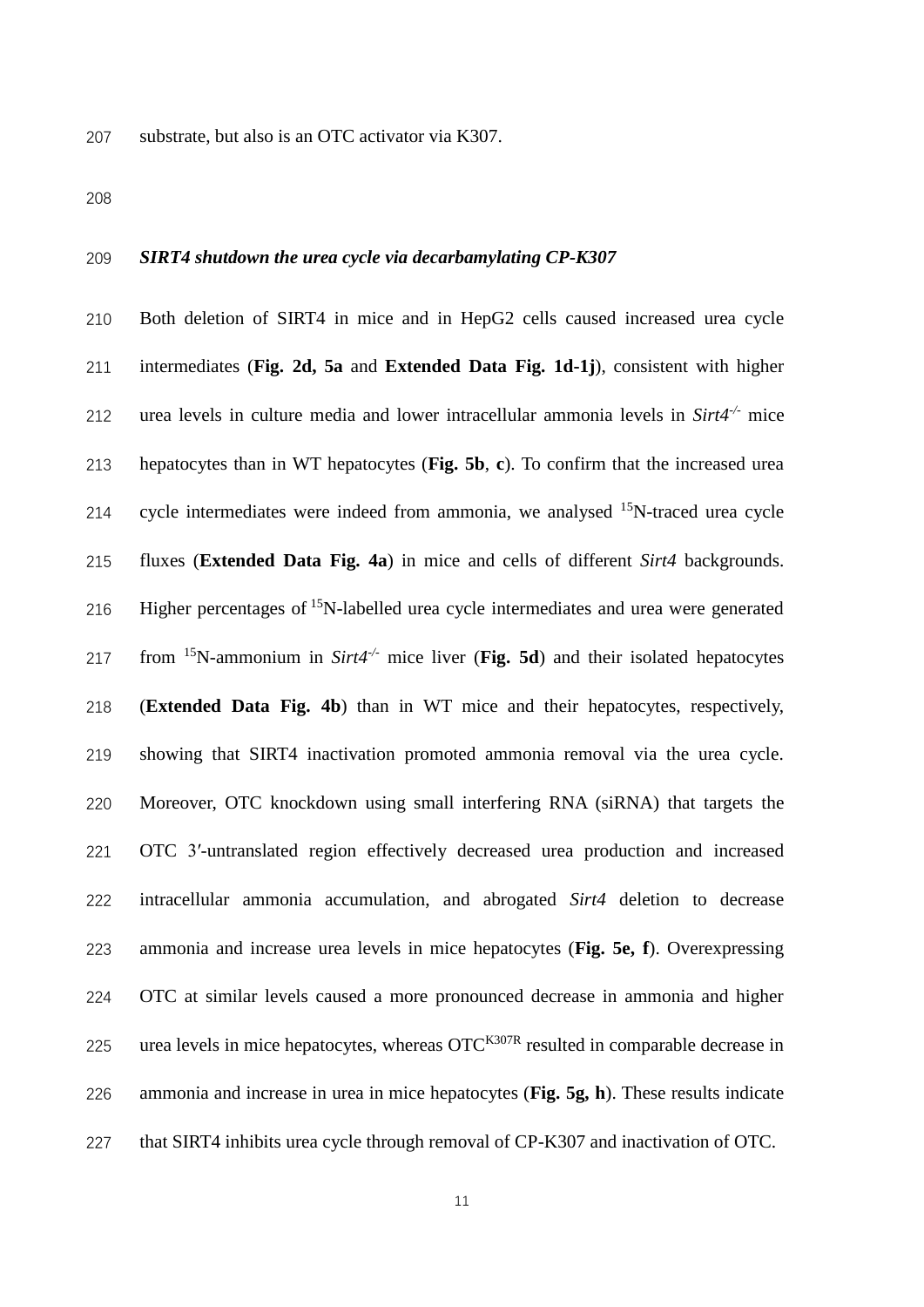### *SIRT4 levels were regulated by intracellular amino acid levels*

 Regulation of ammonia removal via the urea cycle by SIRT4 prompted us to test whether SIRT4 levels are regulated by intracellular amino acids. Supplementation with amino acids, but not ammonium or CP, decreased SIRT4 levels (**Fig. 6a**). Conversely, removing either glutamine or all amino acids from culture media increased SIRT4 protein levels in mouse hepatocytes (**Fig. 6b**). These results suggested that amino acids, rather than ammonium or CP, regulated SIRT4 expression. Moreover, starvation of glutamine or amino acids, but not glucose, increased the mRNA levels of *SIRT4* (**Fig. 6c**), suggesting that SIRT4 is transcriptionally upregulated by intracellular amino acid decreasing, but not by energy deprivation.

 General control nonderepressible 2 (GCN2), a general sensor of cellular amino acids (*37*), was tested for its ability to regulate SIRT4 expression. Neither protein (**Fig. 6d**) nor mRNA (**Fig. 6e**) levels of SIRT4 were upregulated by amino acid starvation in *GCN2* knockout HepG2 cells, compared to WT HepG2 cells, which increased the phosphorylation of GCN2 and presumably activated it (*38*), suggesting that amino acids regulate SIRT4 expression through GCN2. Moreover, given the GCN2–eIF2a– ATF4 pathway transmits amino acid scarcity stress (*39*) and ATF4 regulates SIRT4 transcription and expression (*31*), we tested whether amino acids regulate SIRT4 transcription via the GCN2–eIF2a–ATF4 axis (**Fig. 6f**). Knockdown of either *Eif2a* or *Atf4* inhibited glutamine starvation alone or amino acid starvation in general to upregulate SIRT4 transcription (**Extended Data Fig. 5a, b**) and SIRT4 protein (**Fig.**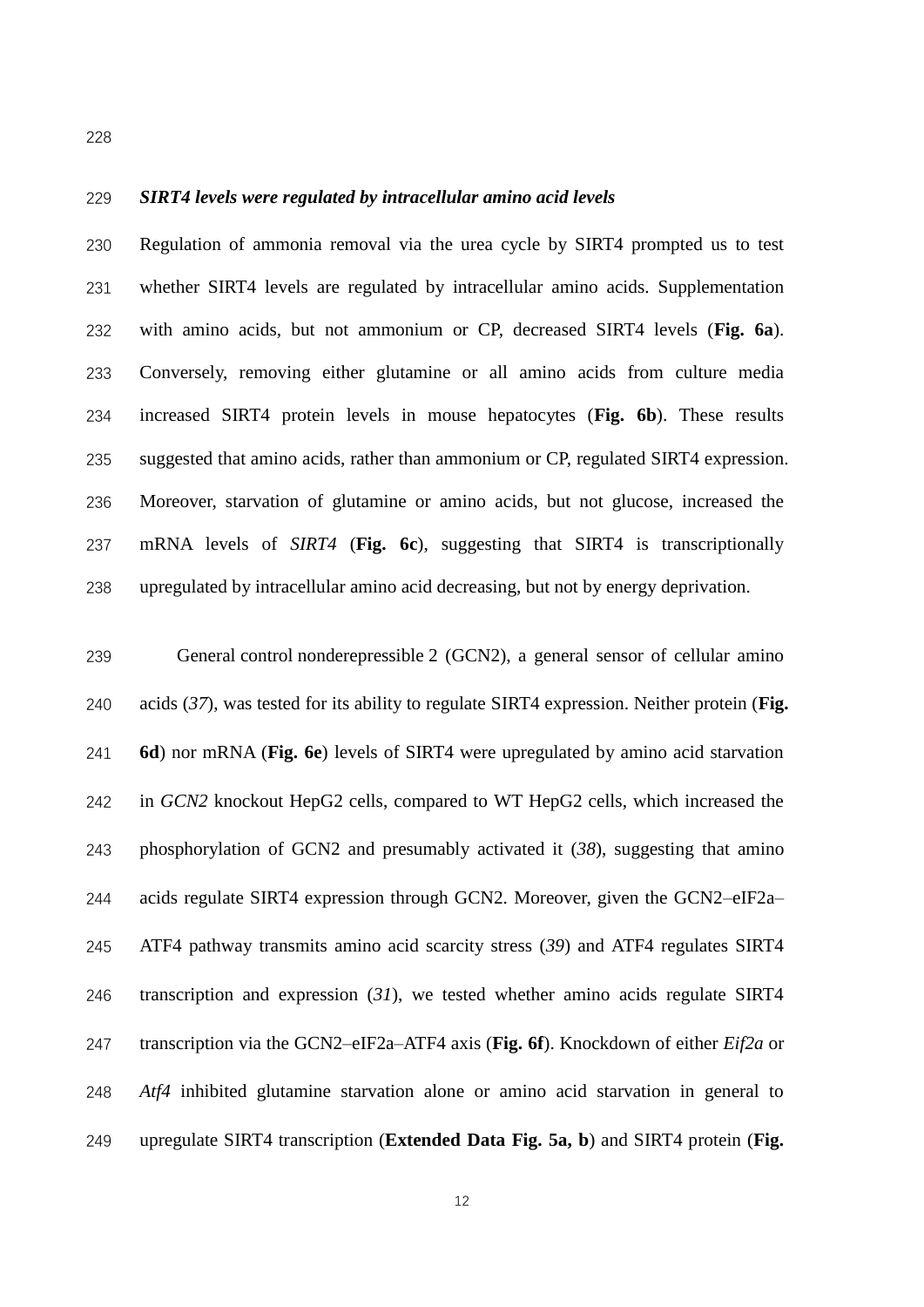**6g, h**) levels. Moreover, *SIRT4* KO prevented silencing of *Eif2a* and *Atf4*, as well as amino acid starvation to decreased urea levels in mouse hepatocytes (**Fig. 6i, j**). These results showed that the GCN2–eIF2a–ATF4 axis conveyed amino acid abundance signals to regulate SIRT4 expression and ureagenesis.

# *Deletion of Sirt4 activates mouse urea cycle*

Regulation of the urea cycle by SIRT4 was further tested *in vivo* in *Sirt4-/-* mice. *Sirt4- /-* mice exhibited increased liver CP-K307 levels compared to WT mice (**Fig. 7a**).  $Sirt4^{-/-}$  mice, though exhibiting food intake (**Extended Data Fig. 6a**) and weights (**Extended Data Fig. 6b**) comparable to those of wild-type mice, drank more water (**Extended Data Fig. 6c**) and excreted more urine (**Fig. 7b**). In addition, the urea 261 concentrations in the urine of  $Sirt4^{-/-}$  mice were comparable to those of wild-type C57 mice (**Fig. 7c**). These results indicated that *Sirt4* deletion promoted the urea cycle 263 consistent with  $Sirt4^{-/-}$  mice has elevated total urea production (**Fig. 7d**), resulting in lower levels of blood ammonia when fed with normal chow (**Fig. 7e**). Moreover, *Sirt4* deletion elevated specific activity of OTC in mouse but exerted negligible effects on activities of other urea cycle enzymes (**Fig. 7f**), consistent with that SIRT4 inactivates OTC showed in Figure 5.

### *Inhibiting SIRT4 prevented hepatic encephalopathy induction in mice*

High blood ammonia caused by impaired ammonia removal promotes hepatic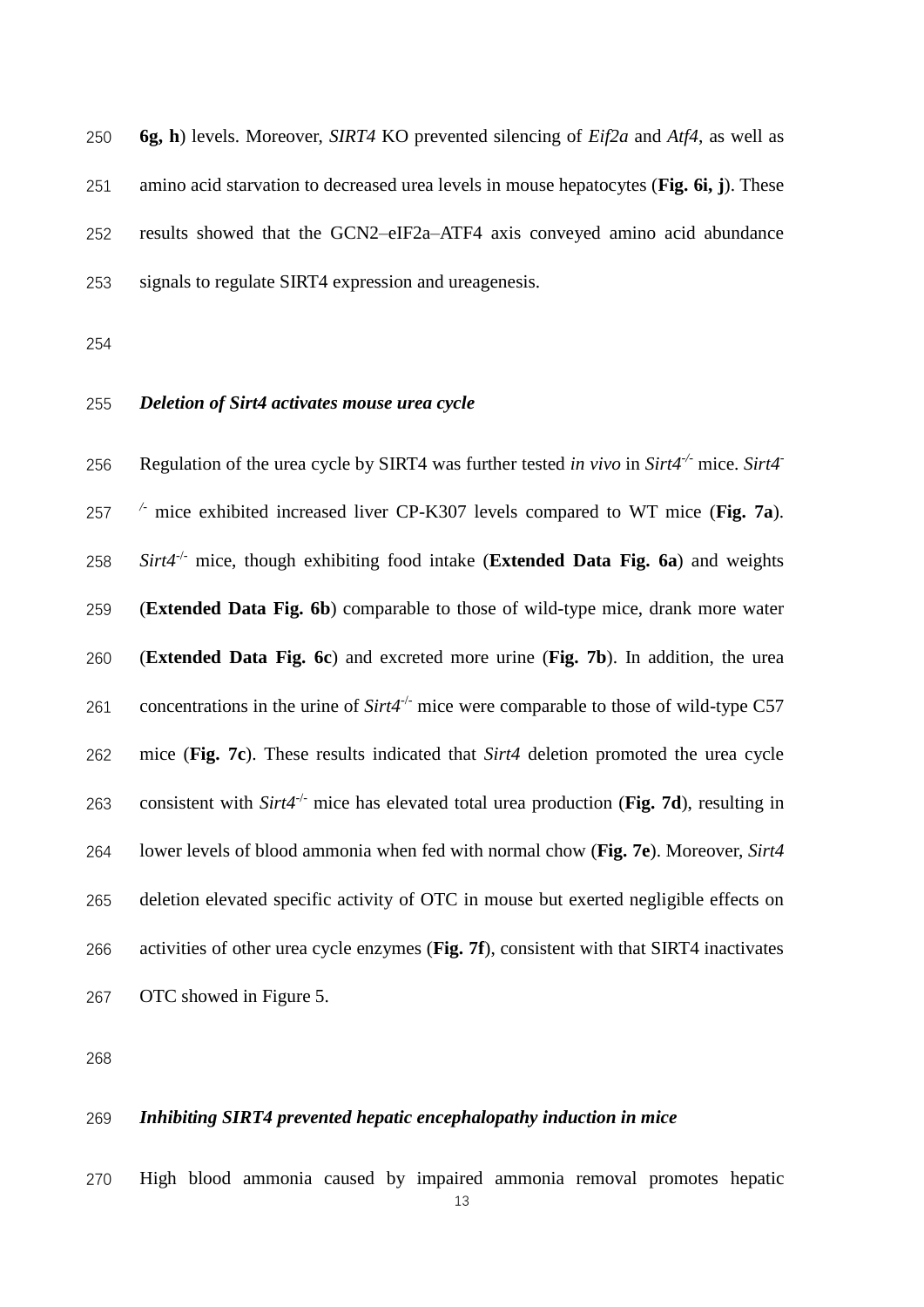| 271 | encephalopathy (HE) $(1)$ . Thus, we tested whether Sirt4 ablation in mice partially                        |  |  |  |  |
|-----|-------------------------------------------------------------------------------------------------------------|--|--|--|--|
| 272 | prevents CCl <sub>4</sub> , a hepatic toxin, from inducing HE (40). Wild-type and Sirt4 <sup>-/-</sup> mice |  |  |  |  |
| 273 | were treated with CCl <sub>4</sub> and analysed for metabolic, behavioural, and histological                |  |  |  |  |
| 274 | features of HE after CCl <sub>4</sub> treatment (Extended Data Fig. 7a). CCl <sub>4</sub> treatment caused  |  |  |  |  |
| 275 | negligible impacts on food intake (Extended Data Fig. 7b) and weights (Extended                             |  |  |  |  |
| 276 | <b>Data Fig. 7c</b> ) of both wild-type and $Sirt4^{-/-}$ mice, but $Sirt4^{-/-}$ mice drunk more water     |  |  |  |  |
| 277 | (Fig. 7g) and produced more urine (Fig. 7h). Moreover, $CCI4$ treatments resulted in                        |  |  |  |  |
| 278 | similar degrees of hepatic damage in wild-type and $Sirt4^{-/-}$ mice, as evidenced by                      |  |  |  |  |
| 279 | similar CCl <sub>4</sub> -induced increase in bilirubin (Extended Data Fig. 7d) and activity of             |  |  |  |  |
| 280 | alanine aminotransferase (AST) (Extended Data Fig. 7e), which are established                               |  |  |  |  |
| 281 | indicators of hepatic damage (41). However, $Sirt4^{-/-}$ C57 mice displayed lower                          |  |  |  |  |
| 282 | mortality rates than wild-type C57 mice following HE induction (Fig. 7i), suggesting                        |  |  |  |  |
| 283 | that mice became resistant to CCl <sub>4</sub> treatments upon the ablation of Sirt4. Magnetic              |  |  |  |  |
| 284 | resonance imaging (MRI) analysis revealed that CCl <sub>4</sub> treatments induced brain                    |  |  |  |  |
| 285 | oedema, a histologic marker of HE that caused by astrocytes swelling (42), in both                          |  |  |  |  |
| 286 | wild-type and $Sirt4^{-/-}$ mice. However, it induced more moderate brain oedema in $Sirt4^{-}$             |  |  |  |  |
| 287 | $\frac{1}{2}$ mice than in wild-type C57 mice (Fig. 7j and Extended Data Fig. 8), suggesting                |  |  |  |  |
| 288 | that Sirt4 knockout partially prevented HE induction by CCl <sub>4</sub> . Thus, both open field            |  |  |  |  |
| 289 | (Fig. 7k and Extended Data Fig. 9a-c) and Y-maze (Fig. 7l and Extended Data Fig.                            |  |  |  |  |
| 290 | $Sirt4^{-/-}$<br>mice<br>displayed<br>indicated<br>that<br>$9d-g$ )<br>increased<br>tests                   |  |  |  |  |
| 291 | exploratory and locomotor activity and desire to explore new environments following                         |  |  |  |  |
| 292 | CCl <sub>4</sub> treatments. These results, combined with higher urea production and lower                  |  |  |  |  |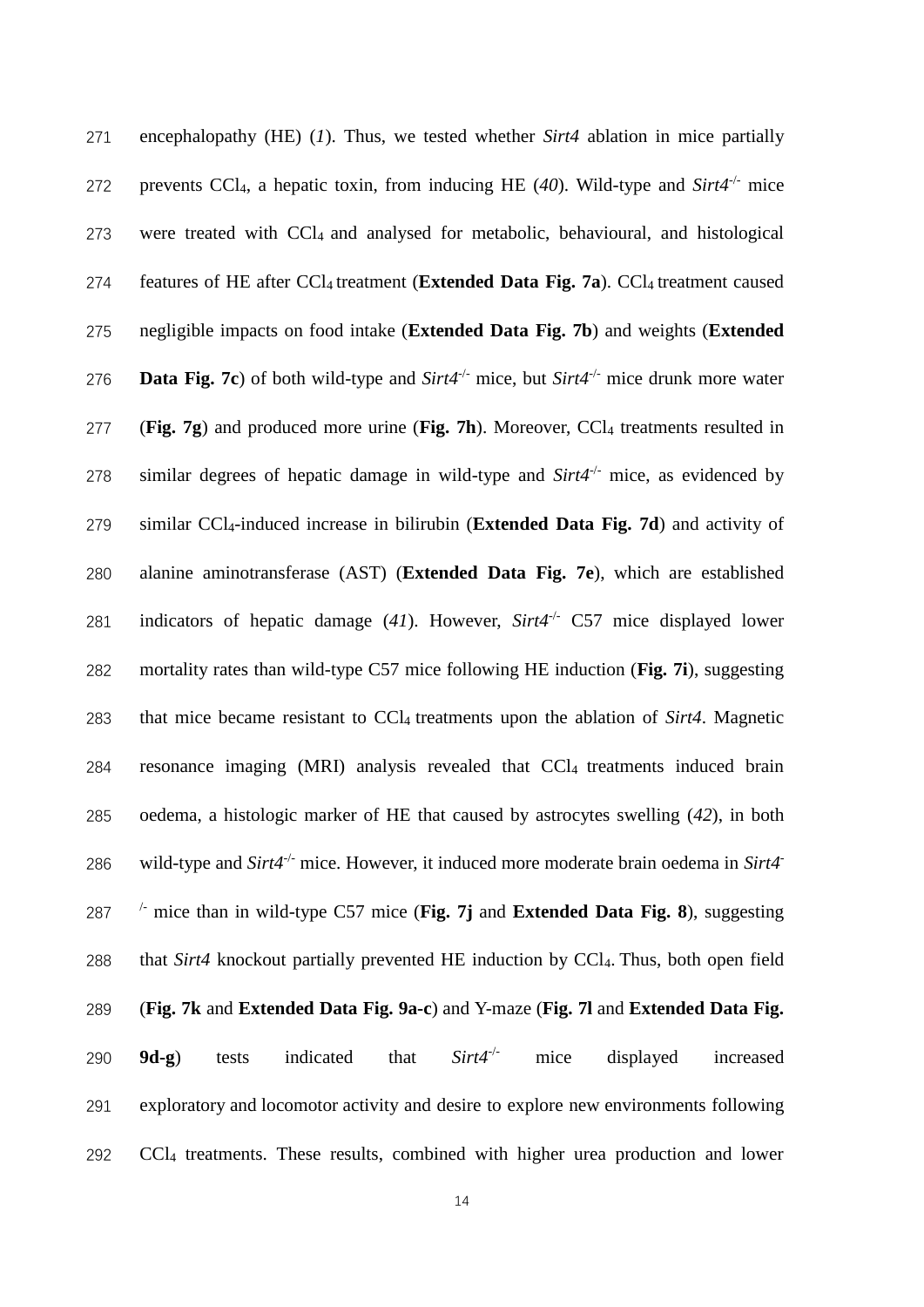blood ammonia in *Sirt4<sup>-/-</sup>* mice than in wild-type mice after CCl<sub>4</sub> treatments (**Fig. 7m,** 294  $\bullet$  **n**), demonstrated that *Sirt4<sup>-/-</sup>* mice have stronger ability for ammonia detoxification and are more tolerant to CCl4-induced brain oedema (i.e., HE induction).

#### **DISCUSSION**

 Mitochondria are the major sites where amino acid catabolism occurs and ammonia is produced in cells. The current study revealed that amino acids-regulated SIRT4 controls the scavenging of ammonia, the toxic by-product of amino acid catabolism. As certain levels of CP need to be preserved for pyrimidine *de novo* biosynthesis under low amino acid catabolism (*43*), and ammonia toxicity need to be avoided when amino acid catabolism is high, both inhibition and activation of the urea cycle are of physiologic significance. SIRT4, which regulates both ammonia production and scavenging, is a coordinator of ammonia homeostasis. When amino acids are scarce, high SIRT4 ADP-ribosylates and inactivates GDH, the major ammonia generator in mitochondria (*23, 44*), and removes CP-K307 to inactivates OTC and the urea cycle. When amino acids are abundant and amino acids catabolism are activated, low SIRT4 activates GDH and ammonia production, whereas excess ammonia is removed by activated OTC via the urea cycle (**Extended Data Fig. 10**). This elegant mechanism ensures cellular nitrogen supply from amino acids and avoids ammonia toxicity.

 In addition to activate Rubisco (*9*), CP-K displays its ability to activate OTC. Although both ammonia and CP act as signalling molecules that regulate ammonia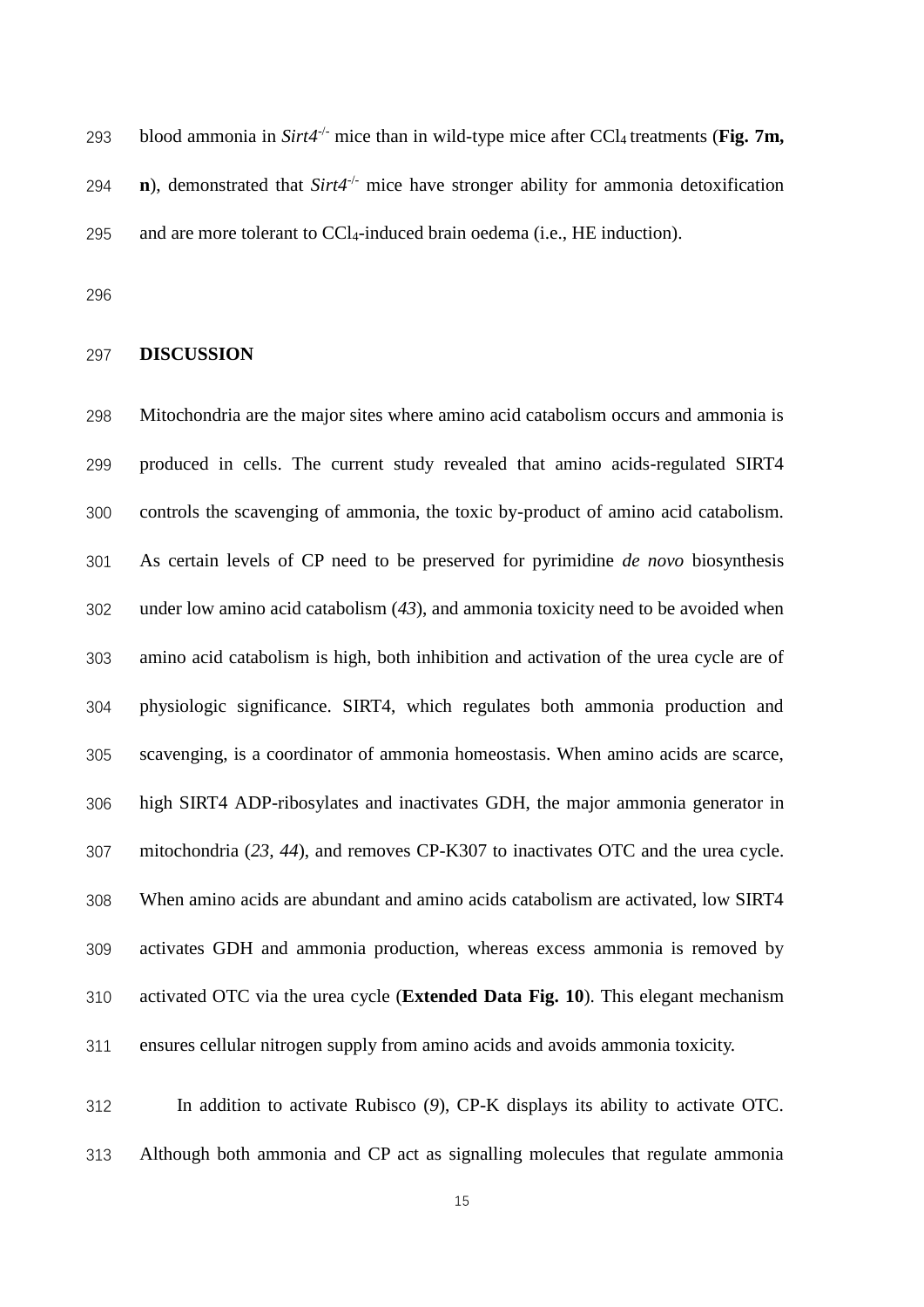levels, CP carries extra advantages, such as greater chemical reactivity. This allows CP to modify proteins to covalently convey ammonia abundance signals to proteins because proteins are unable to noncovalently bind to ammonia due to the extreme hydrophilicity of ammonia. Moreover, CP is a direct substrate of OTC and therefore a better activator of the urea cycle and urea production. Furthermore, K307 of OTC, which is used to sense CP levels by CP-K, is located adjacent to the CP-binding and catalytic pocket of OTC, which allows OTC activity to be accurately regulated by its substrate levels.

 The central ammonia-coordinating role of SIRT4 is further supported by the fact that SIRT4 prevents the differentiation of radial glial cells into astrocytes (*45*), the functions of which are important for preventing HE (*46-49*). These findings are consistent with our results indicating that *Sirt4* knockout prevented HE induction by CCl4. Moreover, CP-K levels are correlated with ageing (*11*), suggesting that inefficient ammonia removal associated with aging and may cause degenerative diseases. Elucidation of ammonia toxicity-regulating abilities of SIRT4 may enable its inhibition, leading to enhancement of ammonia detoxification and containment of diseases, such as renal failure, aging, and HE.

### **Limitations of the Study**

 To better understand why SIRT4 is needed as a decarbamylase to inhibit OTC and the urea cycle, it is essential to answer questions about how this regulation is synchronized to other OTC- and the urea cycle-regulating mechanisms, such as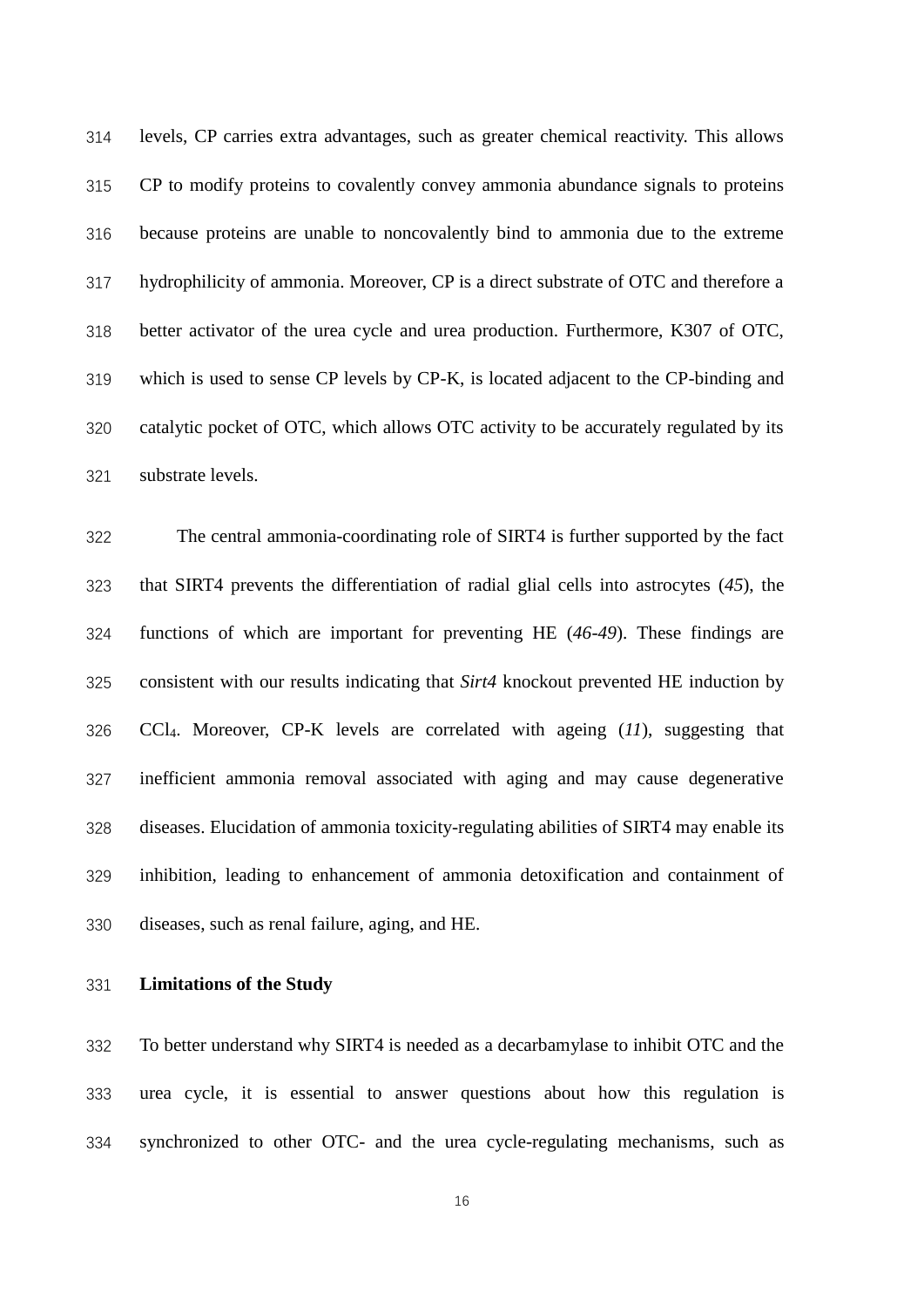| 335 | acetylation-regulated OTC and the urea cycle (5). Moreover, anti-HE effects had been       |  |  |  |  |  |
|-----|--------------------------------------------------------------------------------------------|--|--|--|--|--|
| 336 | observed in $Sirt4^{-/-}$ mice, whether inhibiting SIRT4 would be useful in intervening HE |  |  |  |  |  |
| 337 | need to be further investigated, because altered the CP levels and the urea cycle will     |  |  |  |  |  |
| 338 | not only affect ammonia disposal but also affect nucleotides synthesis, given that CP      |  |  |  |  |  |
| 339 | is nitrogen sources of both de novo and salvage generation of nucleotides.                 |  |  |  |  |  |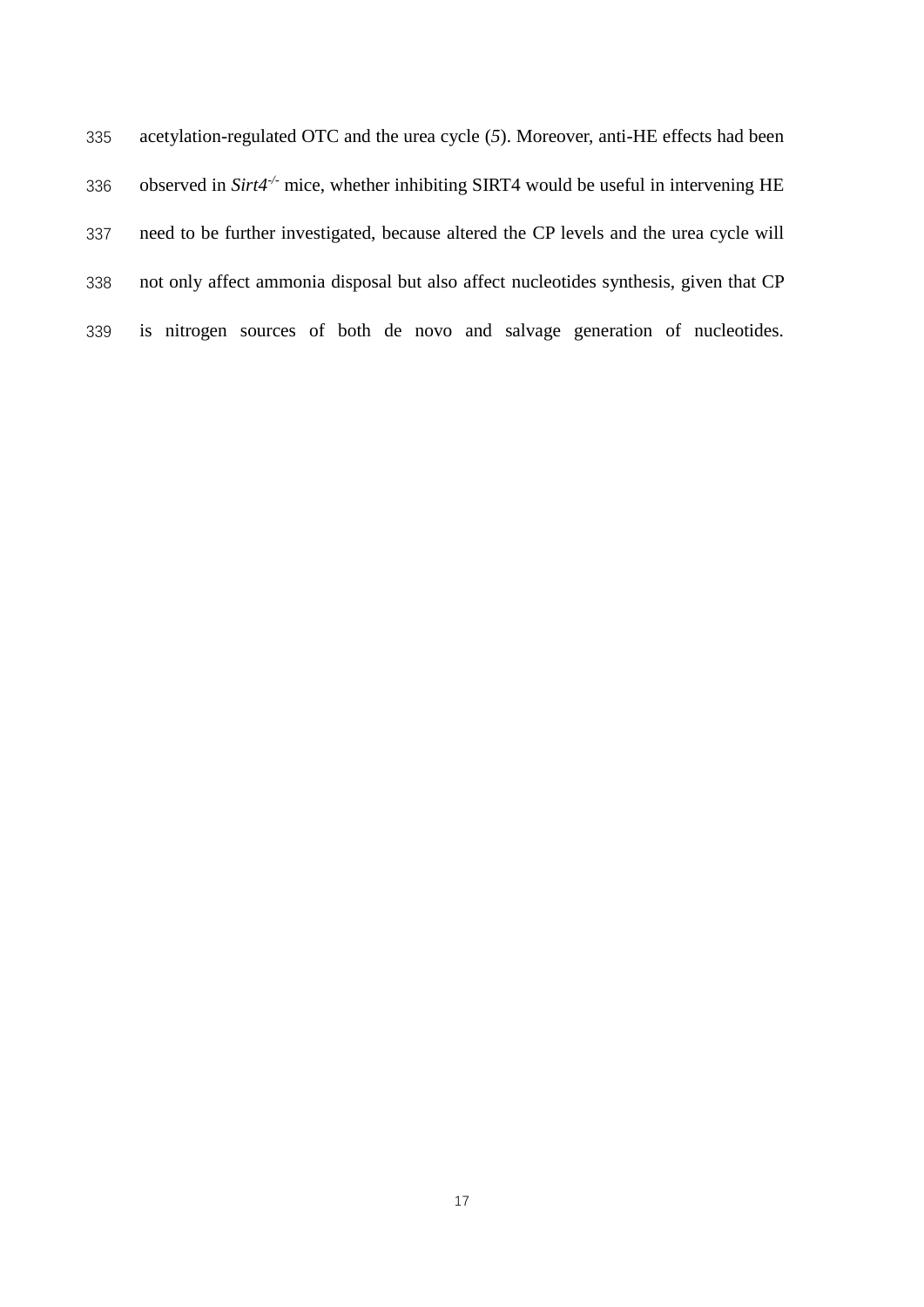# **METHODS**

#### **Antibodies and reagents**

 The antibodies against the following proteins/epitopes were purchased from the 343 indicated sources: SIRT4 (Sigma-Aldrich, Cat# HPA029691), CPS1 (Abcam, Cat# ab3682), OTC (Abcam, Cat# ab91418, Cat# ab203859), ASS1 (Abcam, Cat# ab170952), ASL (Abcam, Cat# ab154182), ARG1 (Abcam, Cat# ab124917), Carbamyl-lysine (Abcam, Cat# ab175132), OTC K307cp (This work), GCN2 (Cell Signaling Technology, Cat# 3302), phospho-GCN2(T899) (R&D Systems, Cat# AF7605), EIF2a (Cell Signaling Technology, Cat# 5324), phospho-EIF2a(S51) (Cell Signaling Technology, Cat# 3398), ATF4 (Proteintech, Cat# 10835-1-AP), COX-IV (Cell Signaling Technology, Cat# 5662), SIRT3 (Cell Signaling Technology, Cat# 5490), SIRT5 (Cell Signaling Technology, Cat# 8782), GAPDH (Cell Signaling Technology, Cat# 5174), Flag tag (Sigma-Aldrich, Cat# F3165), HA tag (Sigma-Aldrich, Cat# H6908), Actin (Sigma-Aldrich, Cat# A2066).

 The following reagents were purchased from indicated companies: Glutamine (Sigma-Aldrich, Cat# E6627), NAD+ (Sigma-Aldrich, Cat# V900401), Nicotinamide (Sigma-Aldrich, Cat# V900517), NH4Cl (Sigma-Aldrich, Cat# A9434), NH4Cl(15N) (Sigma-Aldrich, Cat# 299251), Carbamyl phosphate disodium salt (Sigma-Aldrich, Cat# C4135), L-ornithine (Sigma-Aldrich, Cat# 06503), L-citrulline (Sigma-Aldrich, Cat# C7629), Arginosuccinic acid disodium salt hydrate (Sigma-Aldrich, Cat# A5707), L-arginine (Sigma-Aldrich, Cat# A8094), Urea (Sigma-Aldrich, Cat# U5387), RPMI 1640 amino acids solution (50x) (Sigma-Aldrich, Cat# R7131), Penicillin-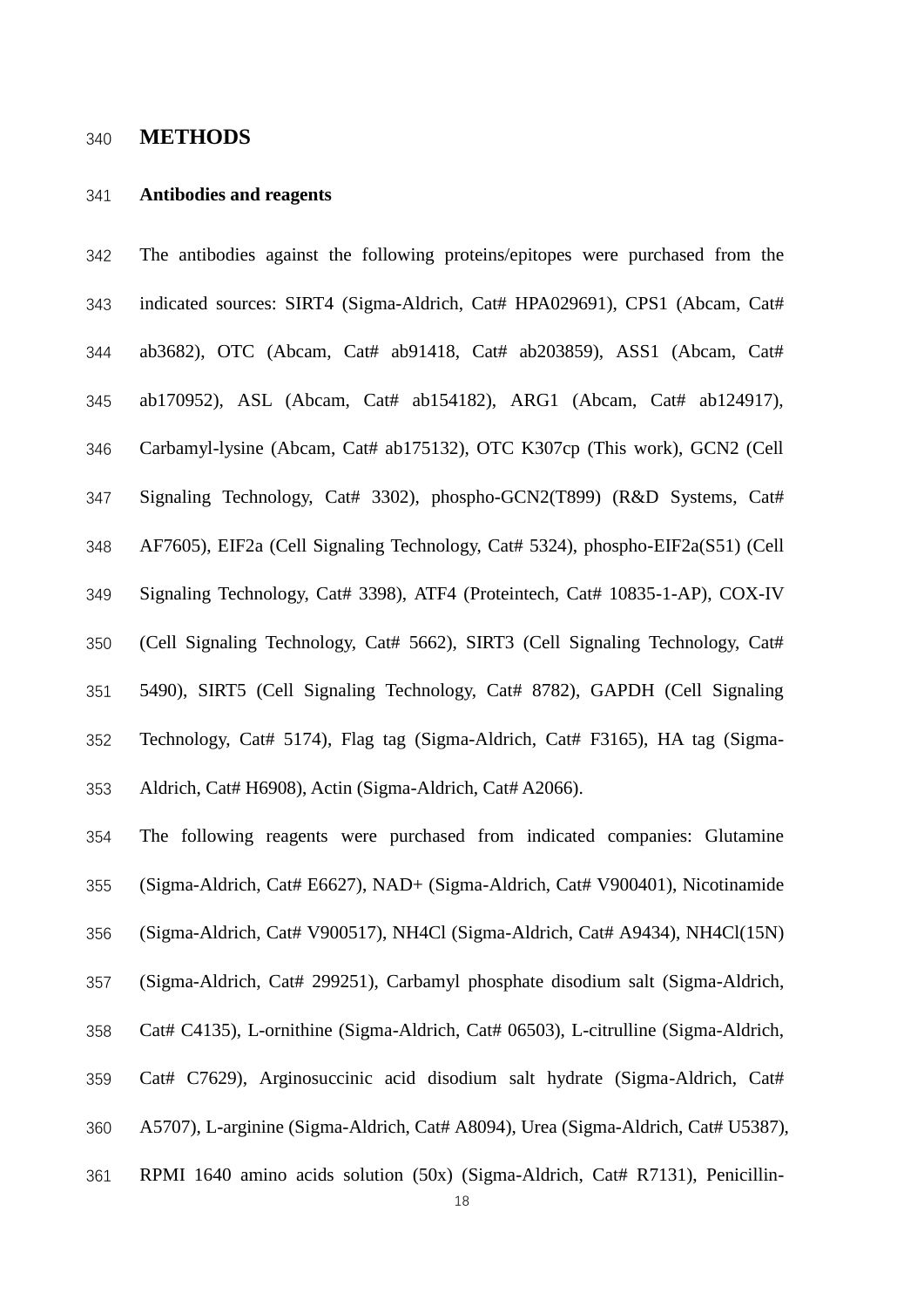| 362 | Streptomycin (Invitrogen, Cat# 15070063), $\alpha$ -Ketoglutaric acid sodium salt |
|-----|-----------------------------------------------------------------------------------|
| 363 | dihydrate (Sigma-Aldrich, Cat# 75892), NADPH (Sigma-Aldrich, Cat# N7505), DTT     |
| 364 | $(Sigma-Aldrich, Cat# 43819).$                                                    |

**Cell Lines**

 HEK293T (human embryonic kidney), HepG2 (human hepatocellular carcinoma), Hep3B (human hepatocellular carcinoma) and Hepa 1-6 cells (mouse hepatoma) were cultured in normal DMEM (HyClone) supplemented with 10% fetal bovine serum (FBS) (Gibco), 100 units/ml penicillin (Invitrogen) and 100 μg/ml streptomycin (Invitrogen). SNU-449 (human hepatocellular carcinoma) cells were cultured in RPMI 1640 medium (Gibco) supplemented with 10% FBS. Mouse primary hepatocytes were cultured in DMEM supplemented with 10% FBS and 100 nM 374 insulin. All cells were cultured in an incubator at  $37^{\circ}$ C and  $5\%$  CO<sub>2</sub>.

# **siRNA transfections and CRISPR/Cas9-mediated deletion of SIRT4**

 siRNA transfections were performed with Lipo2000 (Life technology) according to manufacturer's instruction. Cells were cultured in 6-well plate (ThermoFisher Scientific) and siRNAs were used at a concentration of 20nM. Cells were harvested at 24h post-transfection. siRNAs targeting OTC, eIF2a and ATF4 used in this study are listed in **Supplementary Tab 5.**

*SIRT4*-knockout HepG2 were generated by a CRISPR/Cas9 plasmid targeting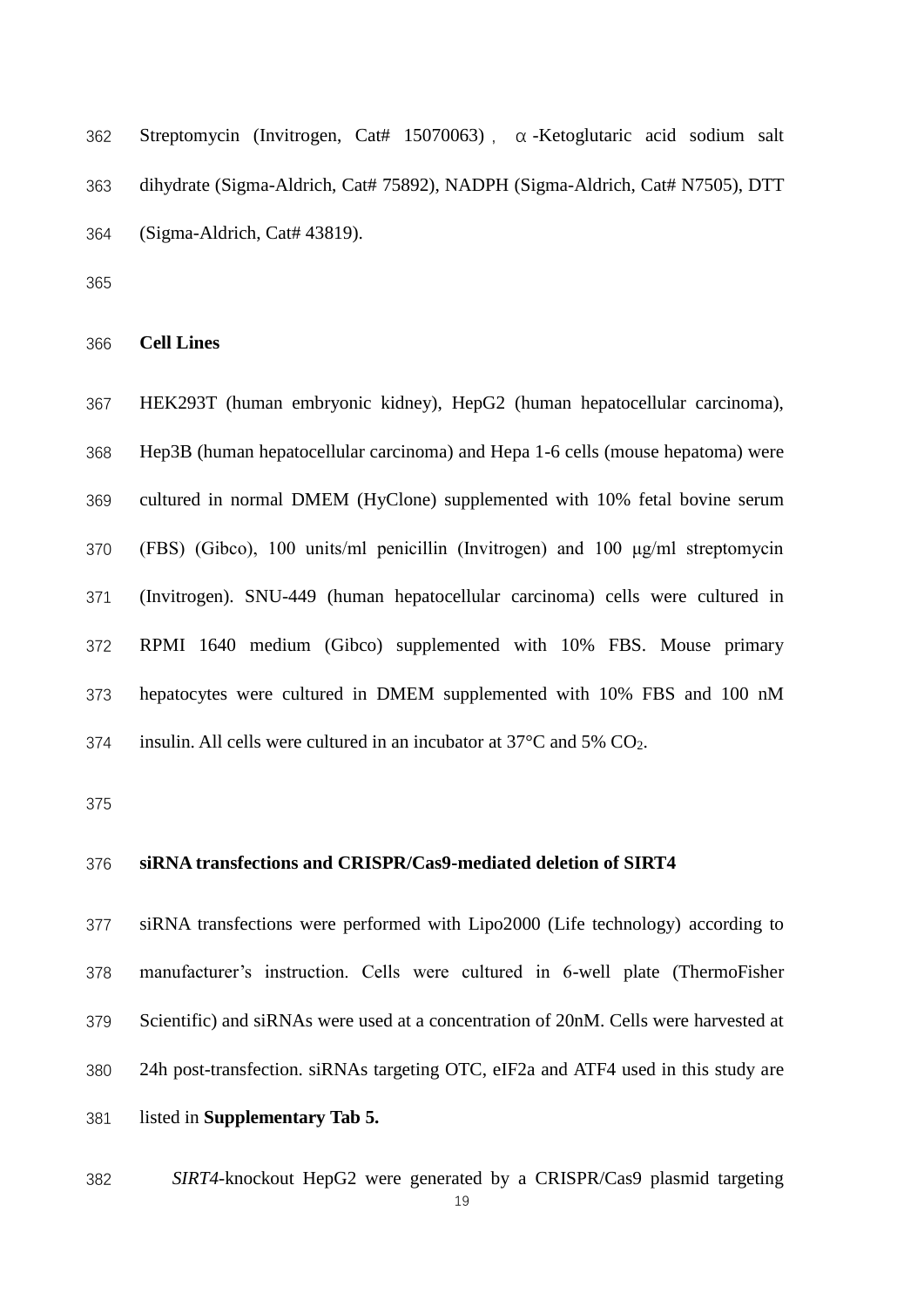SIRT4. The plasmid was constructed by cloning the annealed sgRNA into px459 vector. The sgRNAs were designed by CRISPR Design website (http: //crispr.mit.edu) and the sequences are listed in **Supplementary Tab 5.**

#### **Cultured cells treatments**

 To treat cultured cells, reagents are added to the culture media to reach final concentrations as indicated. For CP treatment, CP was added in culture medium to reach 5 mM final concentration; for NH4Cl treatment, NH4Cl was added in culture medium to reach 5 mM final concentration 12 h before cell harvesting; for amino acids starvation, cells were transferred to 1640 medium lack of either glutamine or proteinogenic amino acids for 12 h; for NAM treatment, NAM was added into culture medium to reach 5 mM final concentrations 3-5 h before cell harvesting.

**Mice**

```
397 Four-week-old C57BL/6 Sirt4<sup>-/-</sup> mice (constructed using CRISPR-mediated deletion
398 of exons 3 and 4 of the mouse Sirt4 gene) were purchased from GemPharmatech Co., 
399 Ltd. (Shanghai, China). Genotypes were determined via PCR using genomic DNA 
400 obtained from tails and two primer pairs (sequences are provided in Supplementary
401 Tab 5). All mice were housed in a specific pathogen-free facility at 20–22 °C on a 12 
402 h light/dark cycle with ad libitum access to food and water. Only male mice were used, 
403 and all experiments were started when mice were 6 weeks old.
```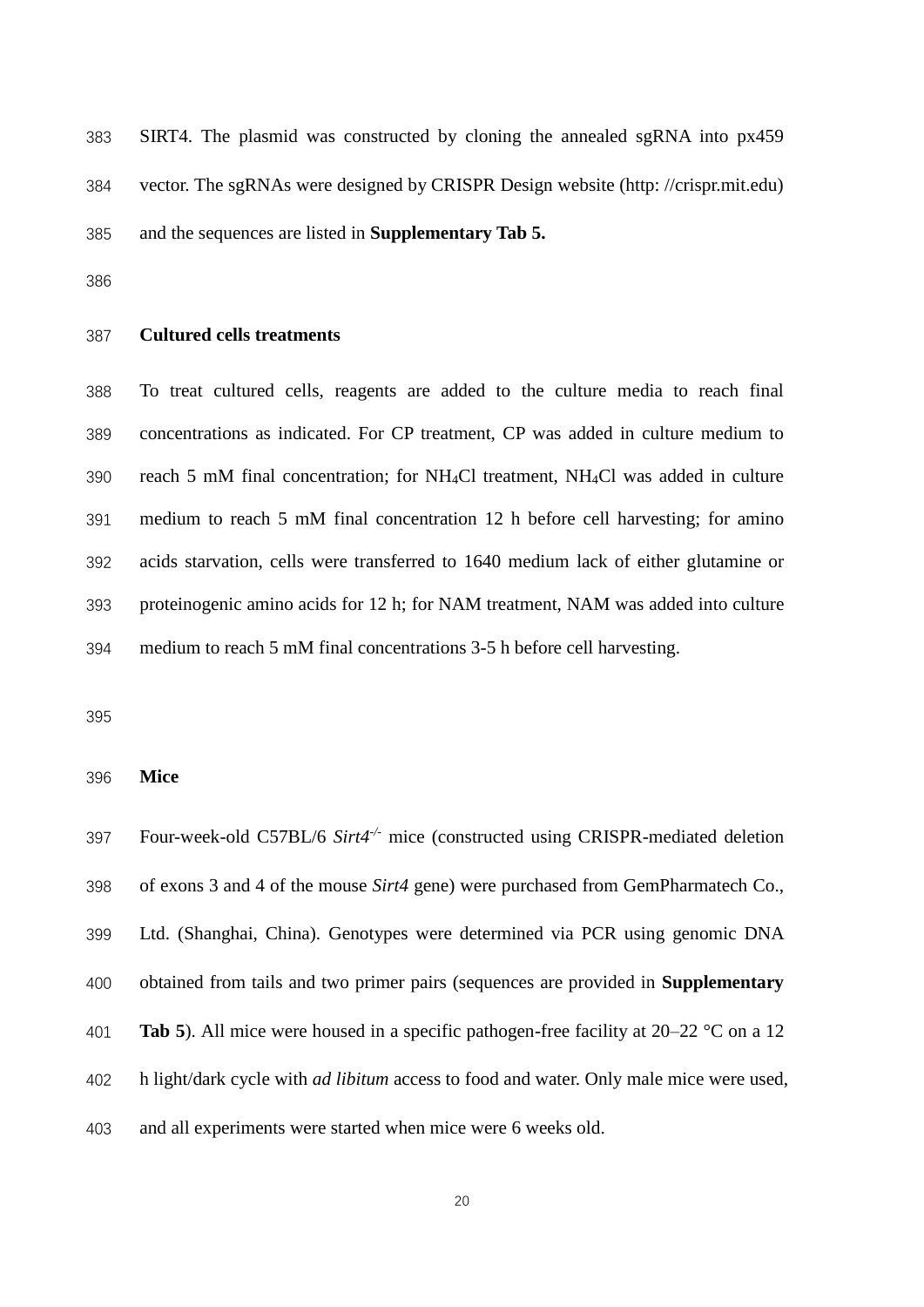Adult male mice were euthanized, and liver and kidney tissues were collected according to standard procedure. Briefly, livers were perfused with saline to remove blood cells before isolation, and the tissues were quickly removed and snap frozen in liquid nitrogen for further analysis. All animal procedures were conducted in accordance with the animal care committee at Fudan University, Shanghai, China.

 NH4Cl incorporation was carried out by tail veil injection employing an intravenous visible mouse tail injection fixator (Cat# GD-100, Dermen Instrument). <sup>15</sup>NH<sub>4</sub>Cl dissolved in saline was injected in adult male mice to reach 50 mg/kg body weight with saline as control. The incorporation was allowed for 30 min before liver and kidney were perfused with saline and quickly removed for further metabolites extraction and LC-MS/MS analysis.

#### **Metabolomics analysis**

#### *Metabolite extraction*

418 Frozen tissues were homogenized in 80% methanol (methanol: water  $= 4:1$ ) and 419 centrifuged at  $14,000 \times g$  for 15 min (4 °C). The supernatant was transferred to a new tube and lyophilized into a pellet. The sample was resuspended in 1500 μL of extract solution (acetonitrile:methanol:water = 2:2:1, with isotopically labelled internal standard mixture). After 30 s of vortexing, the samples were sonicated for 10 min in 423 an ice-water bath. Next, the samples were incubated for 1 h at  $-40$  °C and centrifuged 424 at 12,000 g for 15 min at 4  $^{\circ}$ C. The resulting supernatant was transferred to a fresh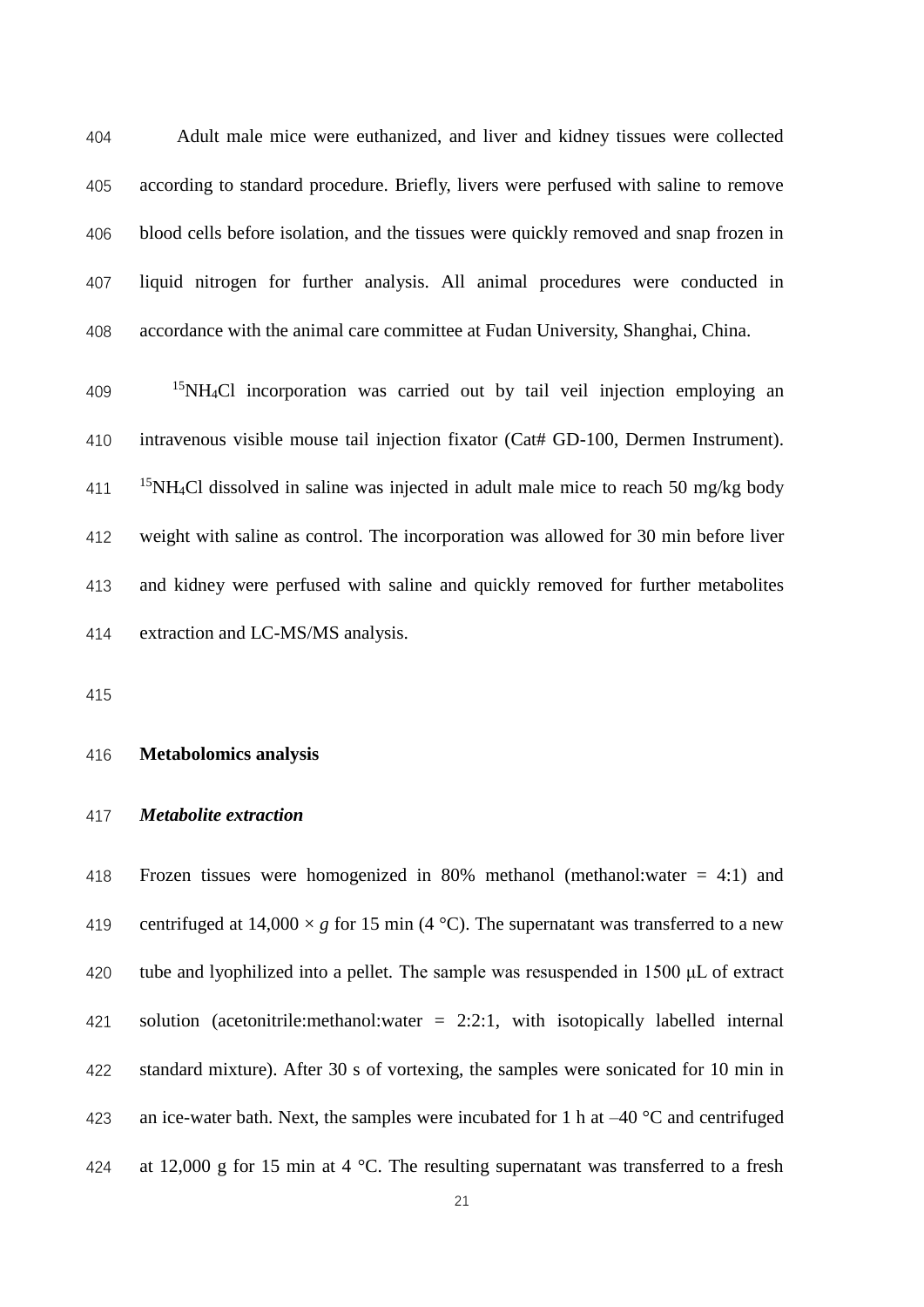glass vial for analysis.

#### *LC-MS/MS analysis*

 LC-MS/MS analyses were performed using a UHPLC system (Vanquish, 428 ThermoFisher Scientific) with an UPLC BEH Amide column  $(2.1 \text{ mm} \times 100 \text{ mm}, 1.7)$  μM) coupled to a Q Exactive HFX mass spectrometer (Orbitrap MS, ThermoFisher Scientific). The mobile phase consisted of 25 mmol/L ammonium acetate and 25 431 mmol/L ammonia hydroxide in water ( $pH = 9.75$ ) (A) and acetonitrile (B). The analysis was carried out with an elution gradient as follows: 0~0.5 min, 95% B; 0.5~7.0 min, 95%~65% B; 7.0~8.0 min, 65%~40% B; 8.0~9.0 min, 40% B; 9.0~9.1 min, 40%~95% B; 9.1~12.0 min, 95% B. The column temperature was 30 °C. The 435 temperature of the autosampler was  $4^{\circ}$ C, and the injection volume was  $2 \mu L$ .

 The QE HFX mass spectrometer was used due to its ability to acquire MS/MS spectra in information-dependent acquisition mode under the control of acquisition software (Xcalibur, ThermoFisher Scientific). In this mode, the acquisition software continuously evaluates the full-scan MS spectrum. The ESI source conditions were set as follows: sheath gas flow rate of 30 Arb, Aux gas flow rate of 25 Arb, capillary temperature of 350 °C, full MS resolution of 60,000, MS/MS resolution of 7500, 442 collision energy of  $10/30/60$  in NCE mode, and spray voltage of 3.6 kV (positive) or – 3.2 kV (negative).

#### *Data analysis*

Raw data were converted to the mzXML format using ProteoWizard and processed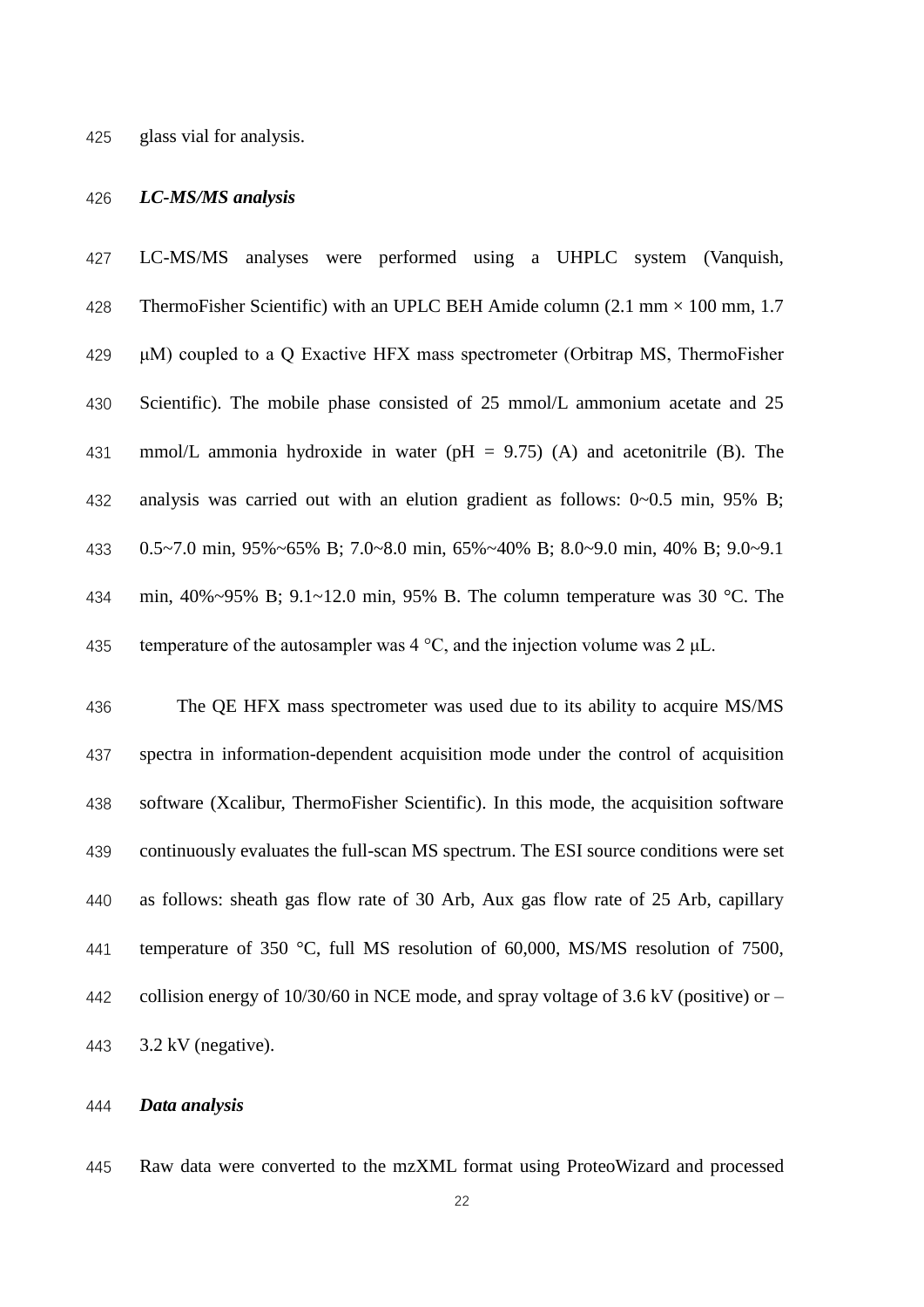using an in-house programme, which was developed using R and based on XCMS, for peak detection, extraction, alignment, and integration. An in-house MS2 database (BiotreeDB) was applied for metabolite annotation. The cut-off for annotation was set at 0.3.

# **<sup>15</sup>N labelling of metabolites**

 Cells were plated in 10 cm dishes for 24 h before labelling. The next day, cells were 453 incubated in labelling media containing 5 mM  $^{15}$ NH<sub>4</sub>Cl for 6 h before collection. At the time of collection, cells were washed with prechilled saline, lyzed with (40%) methanol:(40%) acetonitrile:(20%) water with 0.1 M formic acid, and processed as described above (Metabolomics). Metabolites were reconstituted in 100 μL of 0.1% formic acid in LC/MS-grade water, vortex-mixed, and centrifuged to remove debris. The supernatants were analyzed using LC-MS/MS.

# **Proteomics procedures**

### *Protein digestion*

 The procedures for protein digestion were performed according to the filter-aided sample preparation (FASP) technique (*50*) with slight modifications. Briefly, FASP digestion was adapted for the following procedures in Microcon PL-10 filters. Following a three-time buffer displacement with 4 M guanidine hydrochloride and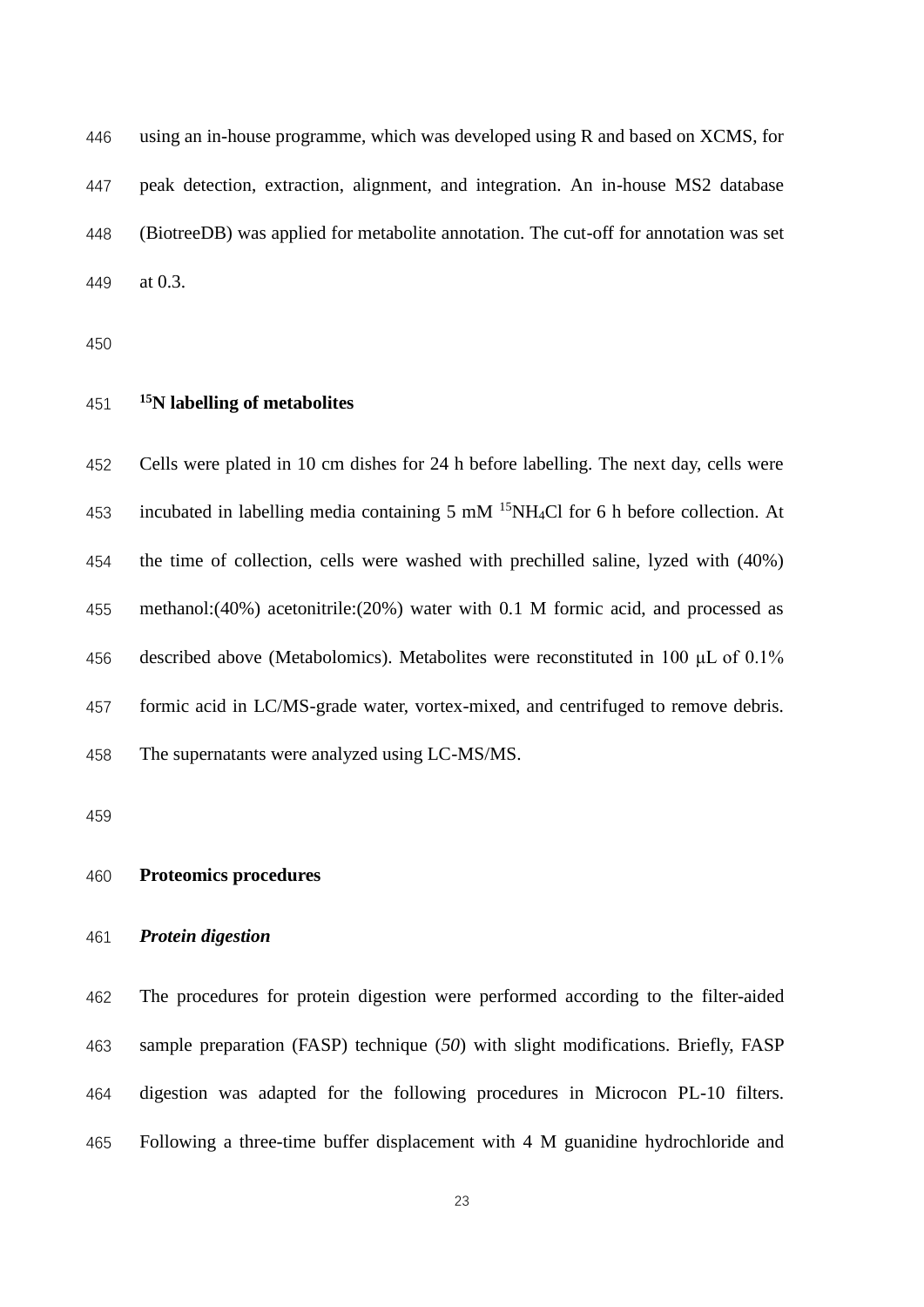466 100 mM Tris-HCl, pH 8.0, proteins were reduced using 10 mM DTT at 37 °C for 30 min, followed by alkylation with 30 mM iodoacetamide at 25 °C for 45 min in the 468 dark. Digestion was carried out with trypsin (enzyme:protein = 1:50) at 37  $^{\circ}$ C overnight after washing with 20% acetone nitrile and digestion buffer (30 mM Tris- HCl, pH 8.0). After digestion, the solution was filtrated out, the filter was washed 471 with 15% ACN, and all filtrates were pooled, vacuum-dried, and kept at  $-80$  °C until use.

*Carbamyl peptide enrichment*

 Carbamyl peptide enrichment was performed using pan-anti-carbamyl lysine antibody (Abcam, Cat# ab175132) conjugated with protein A beads (Sigma, Cat# 16-156). 476 Peptides were mixed with antibody-conjugated beads at  $4^{\circ}$ C for 6–8 h under rotary 477 shaking. The mixture was briefly centrifuged at  $1,000 \times g$  (<10 s), and the supernatant was carefully removed. Antibody-conjugated beads were subsequently washed thrice with PBS buffer. Finally, the bound carbamyl peptides were eluted with 30% ACN/0.1% TFA and concentrated in a SpeedVac. Before MS analysis, all carbamyl peptides were desalted.

### *LC-MS/MS analysis*

 LC-MS analysis was performed using a nanoflow EASYnLC 1200 system (ThermoFisher Scientific, Odense, Denmark) coupled to an Orbitrap Fusion Lumos mass spectrometer (ThermoFisher Scientific, Bremen, Germany). A one-column system was adopted for all analyses. Samples were analyzed on a C18 analytical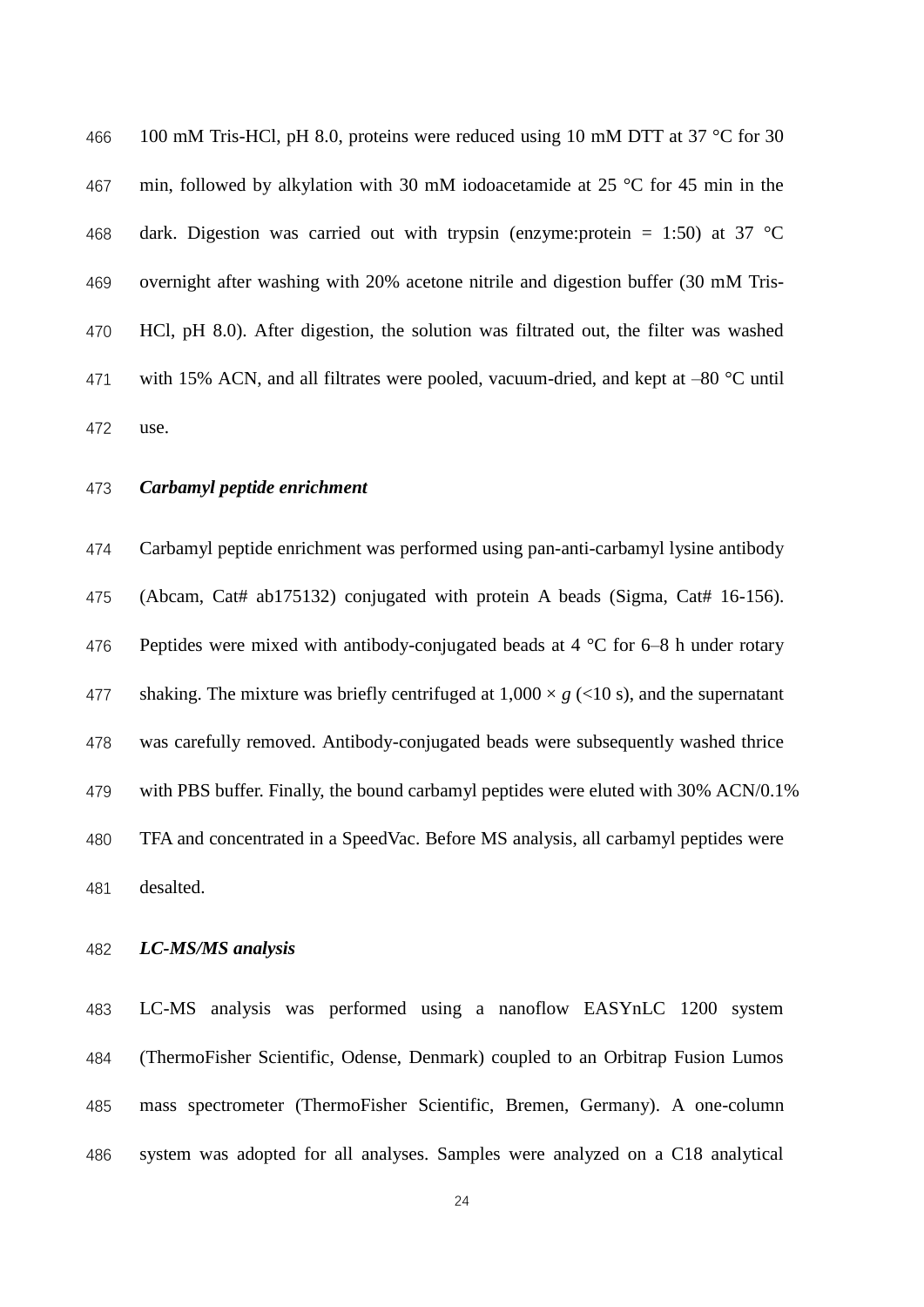487 column (75  $\mu$ m i.d.  $\times$  25 cm, ReproSil-Pur 120 C18-AQ, 1.9  $\mu$ m (Dr. Maisch GmbH, Germany)) constructed in-house. The mobile phases consisted of Solution A (0.1% formic acid) and Solution B (0.1% formic acid in 80% ACN). The derivative peptides were eluted using the following gradients: 2–5% B in 2 min, 5–35% B in 100 min, 35–44% B in 6 min, 44–100% B in 3 min, 100% B for 10 min, at a flow rate of 200 nL/min. Data-dependent analysis was employed in MS analysis: the time between master scan was 3 s, and fragmented in HCD mode, normalized collision energy was 30.

### *Data processing and analysis*

 Raw MS files were searched using Protein Discoverer (version 2.4, ThermoFisher Scientific) with Mascot (version 2.7.0, Matrix Science). Data were processed using the UniProt mouse protein database (55,462 entries). The mass tolerances were 10 ppm for precursor and fragment mass tolerance 0.05 Da. Up to two missed cleavages were allowed. The search engine set protein N-acetylation, pyroglutamate on peptide N termini, oxidation on methionine, and carbamylation on Lys as variable modifications and cysteine carbamidomethylation as a fixed modification.

#### **Proximity-dependent biotinylation (BioID) assay**

 BioID was performed to identify SIRT4-interacting proteins. Full-length SIRT4 was subcloned into a pLVXyu-BirA vector (with a C-terminal tag). The construct was transfected into cells and incubated for 36–48 h in complete media supplemented with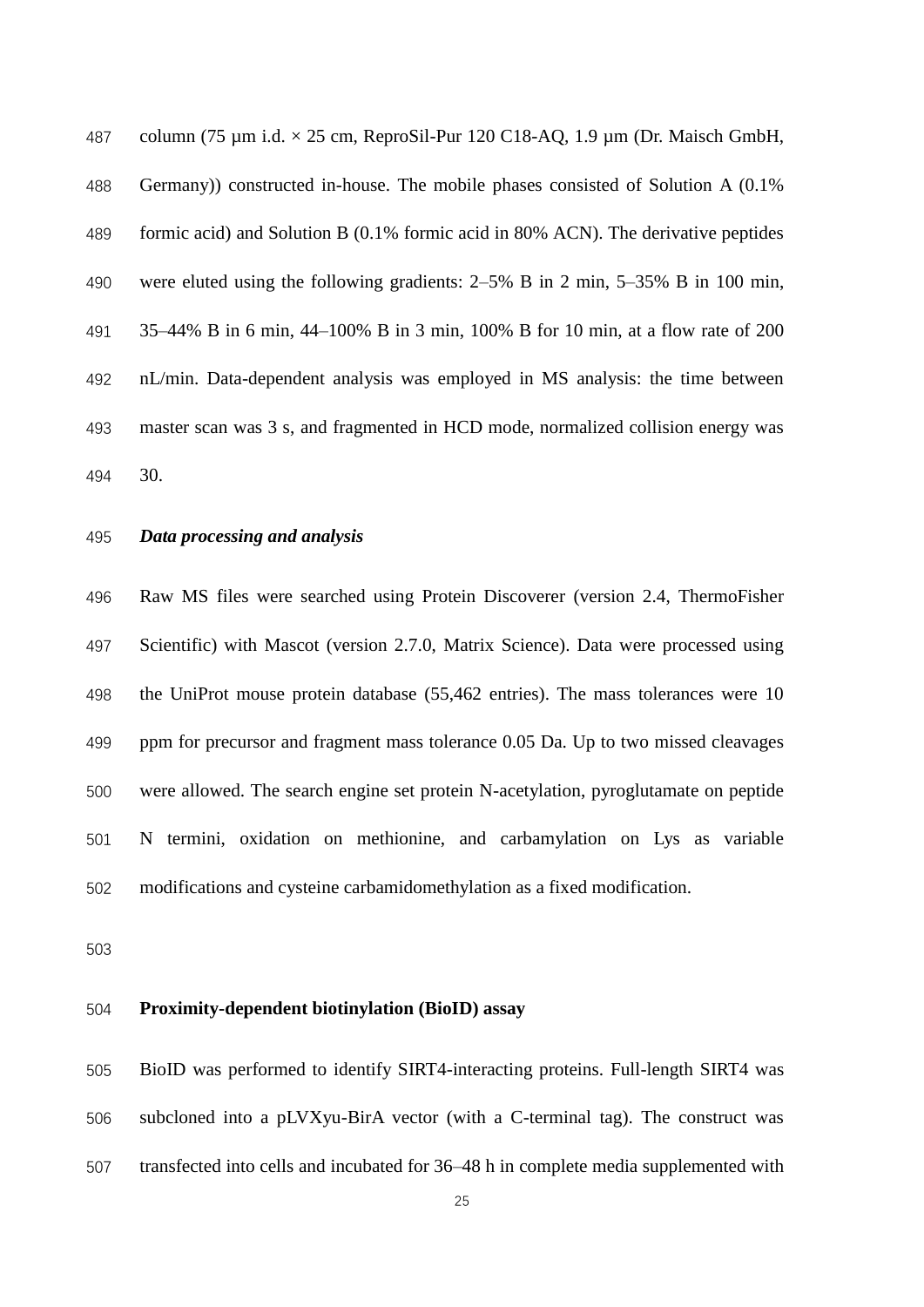50 µL biotin. Following three PBS washes, cells were lyzed with NP40 buffer (50 mM Tris-HCl, pH 7.5, 150 mM NaCl, 0.5% NP40) supplemented with protease and 510 phosphatase inhibitor cocktail and centrifuged at  $12,000 \times g$  for 15 min at 4 °C. The supernatant was then transferred to a new tube and incubated with 25 µL streptavidin- Sepharose beads overnight at 4 °C. Beads were collected and washed twice with NP40 buffer and thrice with 50 mM ammonium bicarbonate, pH 8.0. Proteins on beads were digested in 100 mM ammonium bicarbonate overnight with 1:100 (w/w, protein/enzyme) trypsin at 37 °C. The LC-MS/MS experiment was performed as described above.

### **Recombinant SIRT4 expression and purification**

 Recombinant SIRT4 expression was performed as previously described with slight modifications  $(51)$ . The NAD<sup>+</sup>-dependent deacetylase domain encompassing residues 27–314 of SIRT4 was subcloned into a pSUMOH10 vector (modified based on  $pET28b)$  containing an N-terminal 10xHIS-SUMO tag. The SIRT4 $^{H161Y}$  mutant was generated using a fast mutagenesis kit (Vazyme, China) and verified via sequencing. Wild-type SIRT427–314 and HY mutant SIRT427–314 were expressed in *Escherichia coli* BL21 (DE3) strain (Transgene, China). After induction with 0.2 mM isopropyl β-D-526 thiogalactoside at 16 °C in LB medium supplemented with 0.1 mM ZnCl<sub>2</sub> overnight, 527 cells were harvested by centrifugation at 4,000 g for 20 min at 4  $\degree$ C. The pellets were resuspended in buffer A containing 20 mM Tris-HCl, pH 7.5, 500 mM NaCl, 5%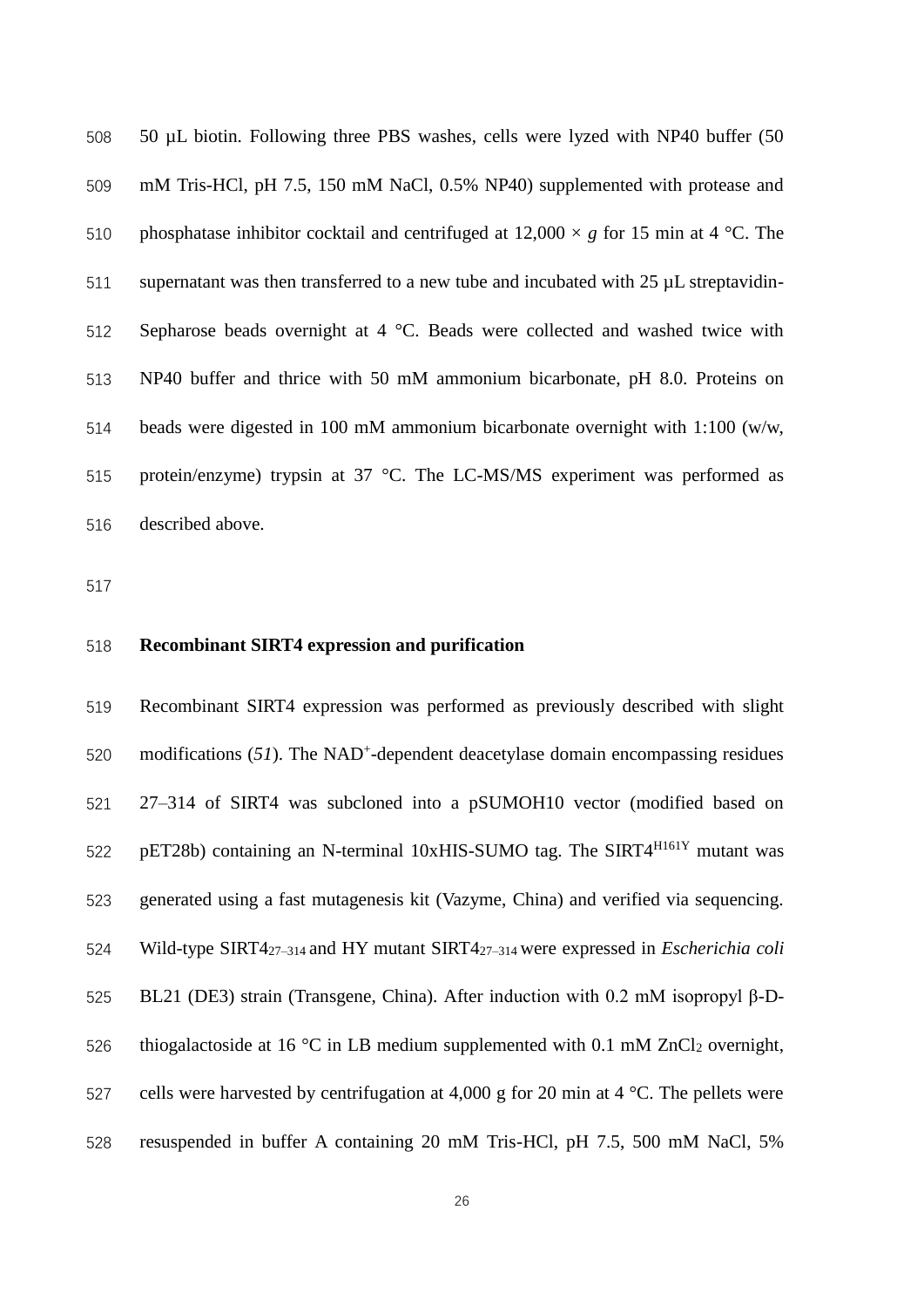glycerol, and 20 mM imidazole and were then disrupted using an EmulsiFlex-C3 homogenizer (Avestin) at 4 °C. The lysate was further cleared by centrifugation at 531 14,000  $\times$  *g* for 60 min at 4 °C, and the supernatant was loaded onto a His-trap affinity column (GE Healthcare). After washing with buffer A, bound proteins were subjected 533 to on-column cleavage by ULP1 SUMO protease. The tag-free  $SIRT4_{27-314}$  protein was collected as flow-through, centrifuge-concentrated, and then purified on an anion- exchange QHP column followed by size exclusion chromatography on a Superdex 75 column (GE Healthcare). Purified peak fractions were pooled, concentrated, aliquoted, and stored at −80 °C for future use. Other sirtuin family proteins were purified using the same procedure.

### **Preparation of CP-K and CP-K307 antibody**

 Anti-carbamyl-lysine (CP-K) antibody was purchased from Abcam (Cat# ab175132) to study the pan-carbamylation levels. Anti-OTC K307-CP (CP-K307) antibody was custom-made in abclonal (Shanghai, China) to detect the OTC K307 site-specific carbamylation levels. CP-K307 antibody was developed by using KLH-conjugated carbamylated OTC K307 peptides (sequence 303-310) as antigen. The resulted antigen was subjected to immunize rabbit to obtain polyclonal antibody.

### **In vitro decarbamylation reaction**

549 - Mitochondria of *Sirt4<sup>-/-</sup>* mice liver were obtained using the mitochondrial isolation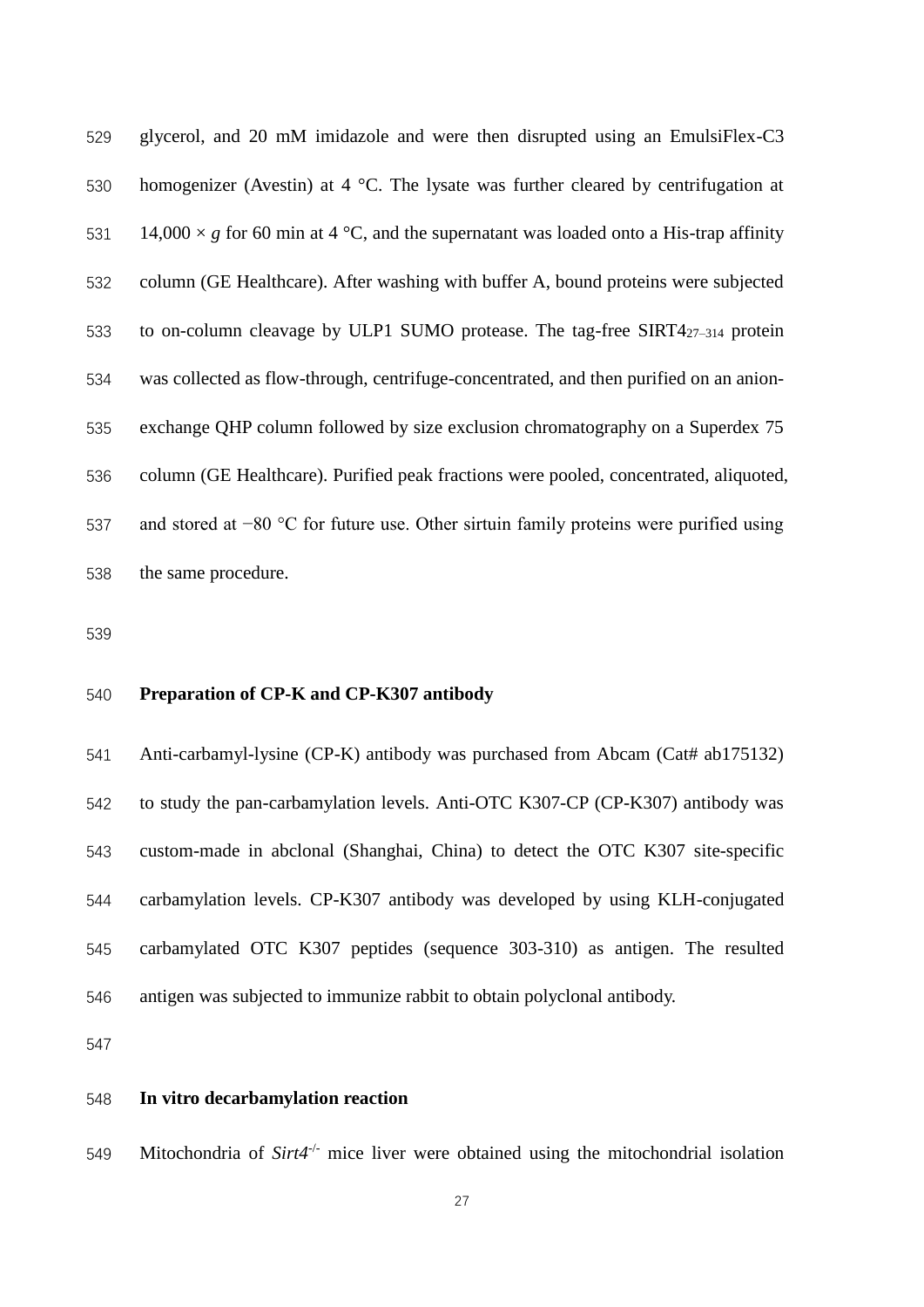protocol mentioned above. After washed with SIRT deacylation buffer (50 mM Tris-551 HCl, pH 7.8, 1 mM DTT, and 1 mM MgCl<sub>2</sub>, 2 mM NAD<sup>+</sup>) for two times, mitochondria were resuspended with deacylation buffer then sonicated (SCIENTZ 553 sonifier, output 40%, duty cycle  $10 \times 30$ sec) to rupture the mitochondrial membrane. Lysate were collected after the disrupted mitochondria were centrifuged for 15 min at 3500 g at 4°C, before the supernatant was used for decarbamylation reaction with 5μM recombinant SIRT4, SIRT3 and SIRT5 at 37°C for 2h. All samples were then 557 analyzed by SDS-PAGE and probed with CP-K antibody (Abcam Cat# ab175132).

#### **MS-based decarbamylation assay**

 The ability of SIRT4 to hydrolyze carbamyl lysine was measured using MALDI TOF/TOF. Carbamyl peptide (200 µM) was incubated with 5 µM SIRT3, SIRT4, or SIRT5 in reaction buffer containing 50 mM Tris-HCl, pH 7.8, 1 mM DTT, and 1 mM 563 MgCl<sub>2</sub> without or with 2 mM NAD<sup>+</sup> for 2 h at 37 °C. Before MS analysis, all carbamyl peptides were desalted and eluted using C18 tips. Samples were analyzed using a 4800 Plus MALDI TOF/TOF Analyzer (Applied Biosystems/MDSSCIEX) and operated in Reflector Positive mode using 4000 Series Explorer Software. The laser intensity was set at 3500 V.

#### **HPLC-based deacylation assay**

 SIRT4 de-acylation assays were conducted by incubating 5 μM recombinant SIRT4 with different concentrations (0-1500μM) of K307-modified OTC peptides (acetyl-,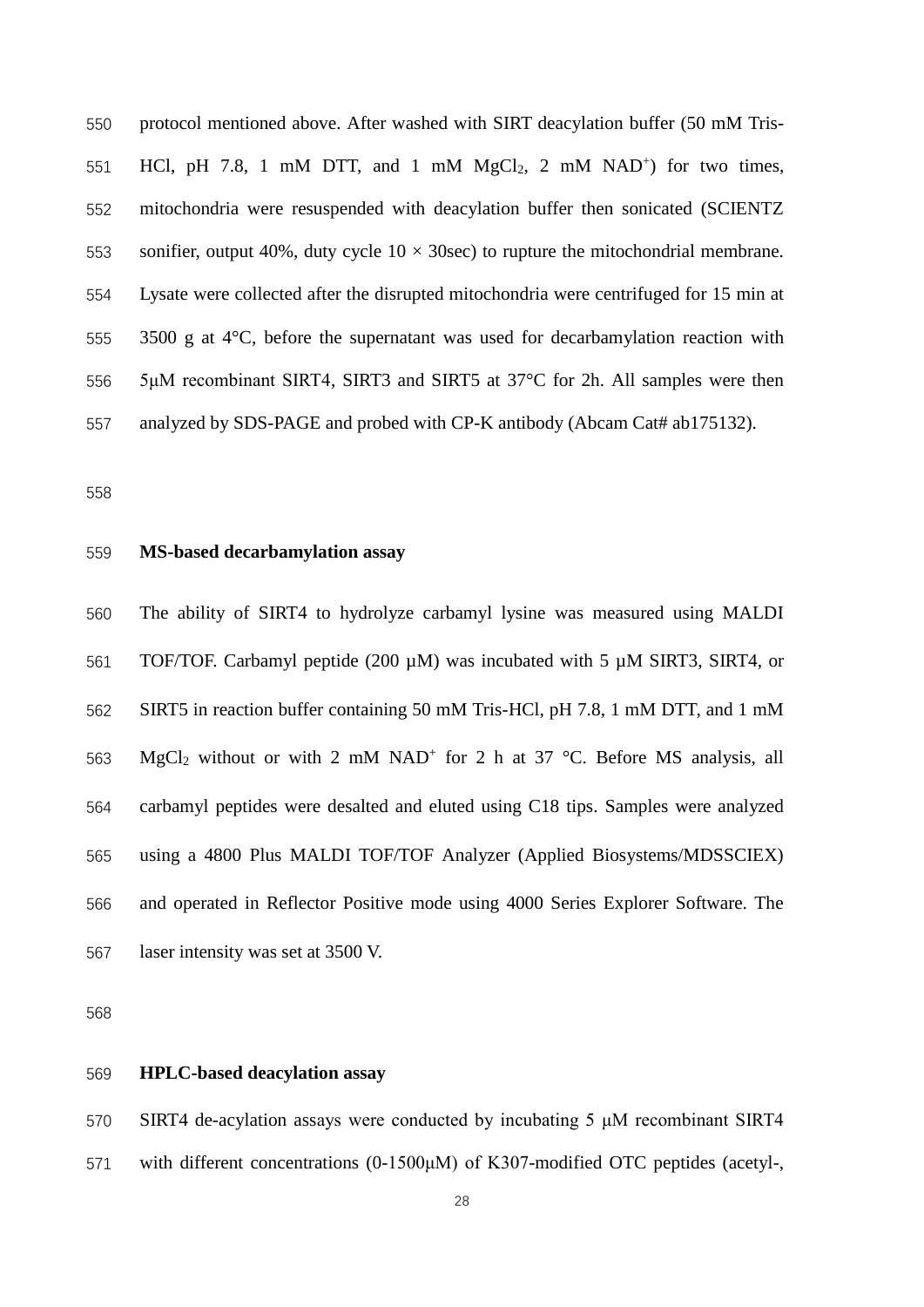carbamy-, HMG-, lipoyl-lysine) in the reaction buffer as described above. Reactions 573 were initiated by addition of 1 mM NAD<sup>+</sup> and incubated at 30 $\degree$ C for 120 min before 574 they were quenched with a final concentration of 5%  $(v/v)$  TFA. The formation of 575 deacylated peptides were assayed by HPLC by monitoring  $UV_{215}$  signals. The amounts of products were obtained by comparing the areas of products with standard curves that were generated with standard commercial standard compounds of known concentrations.

#### **SDS-PAGE and Western Blot**

 Sodium dodecyl sulfate–polyacrylamide gel electrophoresis (SDS-PAGE) and Western blotting were performed following standard protocols. Briefly, cells were harvested with loading buffer containing 50 mM Tris-HCl pH 6.8, 10% glycerol (v/v), 2% SDS (w/v), 4% β-mercaptoethanol (v/v), and 0.0012% bromophenol blue (w/v). For western blot analysis, each sample was subjected to SDS-PAGE and transferred to nitrocellulose membranes (GE Healthcare Life Science). The membranes were blocked in 5% (w/v) skim milk in Tris-buffered saline with 0.1% (v/v) Tween-20 (TBST) for 1 hr at RT and were then probed with primary antibodies in antibody 589 dilution buffer (QuickBlock<sup>TM</sup>, Beyotime) at  $4^{\circ}$ C overnight. After incubation with horseradish peroxidase (HRP)-conjugated secondary antibodies in TBST (containing 5% skim milk), membranes were developed using ECL-Plus (Thermo Fisher Scientific) and visualized using Typhoon (GE Healthcare Life Science).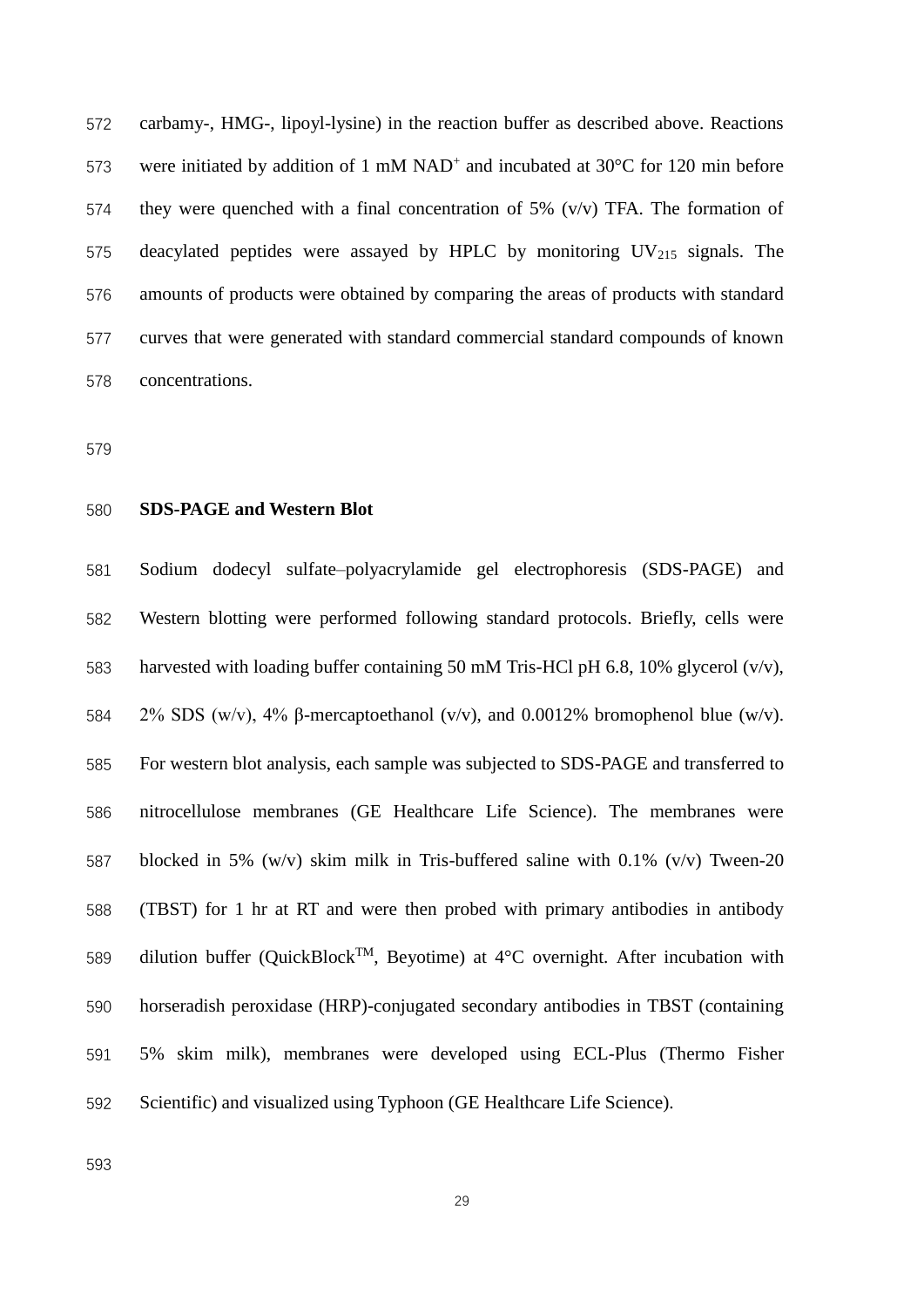## **RT-PCR**

 RNA was isolated from cells by extraction with TRIzol (Transgene, China) according to the manufacturer's instructions, and the concentration/purity was determined using a NanoDrop Spectrophotometer (Thermo Fisher Scientific). cDNA was synthesized using the HiScript III 1st Strand cDNA Synthesis Kit (Vazyme) according to the manufacturer's instructions. Quantitative real-time PCR was performed with SYBR qPCR Master Mix (Vazyme) on a Real-Time Thermocycler (BioRad). qPCR analyses in cells or tissues are relative to β-actin. The primer sequences are listed in **Supplementary information Tab S5.**

#### **Mitochondrial isolation**

 Cells were washed with prechilled PBS, harvested with isolation buffer (20 mM 606 HEPES, pH 7.4, 140 mM KCl, 10 mM EDTA, 5 mM  $MgCl<sub>2</sub>$  with a protease and phosphatase inhibitor cocktail), and homogenized using a chilled glass-Teflon 608 homogenizer with 20 strokes. The homogenate was centrifuged twice at  $700 \times g$  for 10 min at 4 °C. The supernatant was transferred to a new tube and centrifuged at 610 9,000  $\times g$  for 30 min at 4 °C to obtain the mitochondrial pellet. The pellet was collected and washed thrice with washing buffer (20 mM HEPES, pH 7.4, 800 mM 612 KCl, 10 mM EDTA, and 5 mM  $MgCl<sub>2</sub>$ ).

#### **Urea cycle enzymes assays**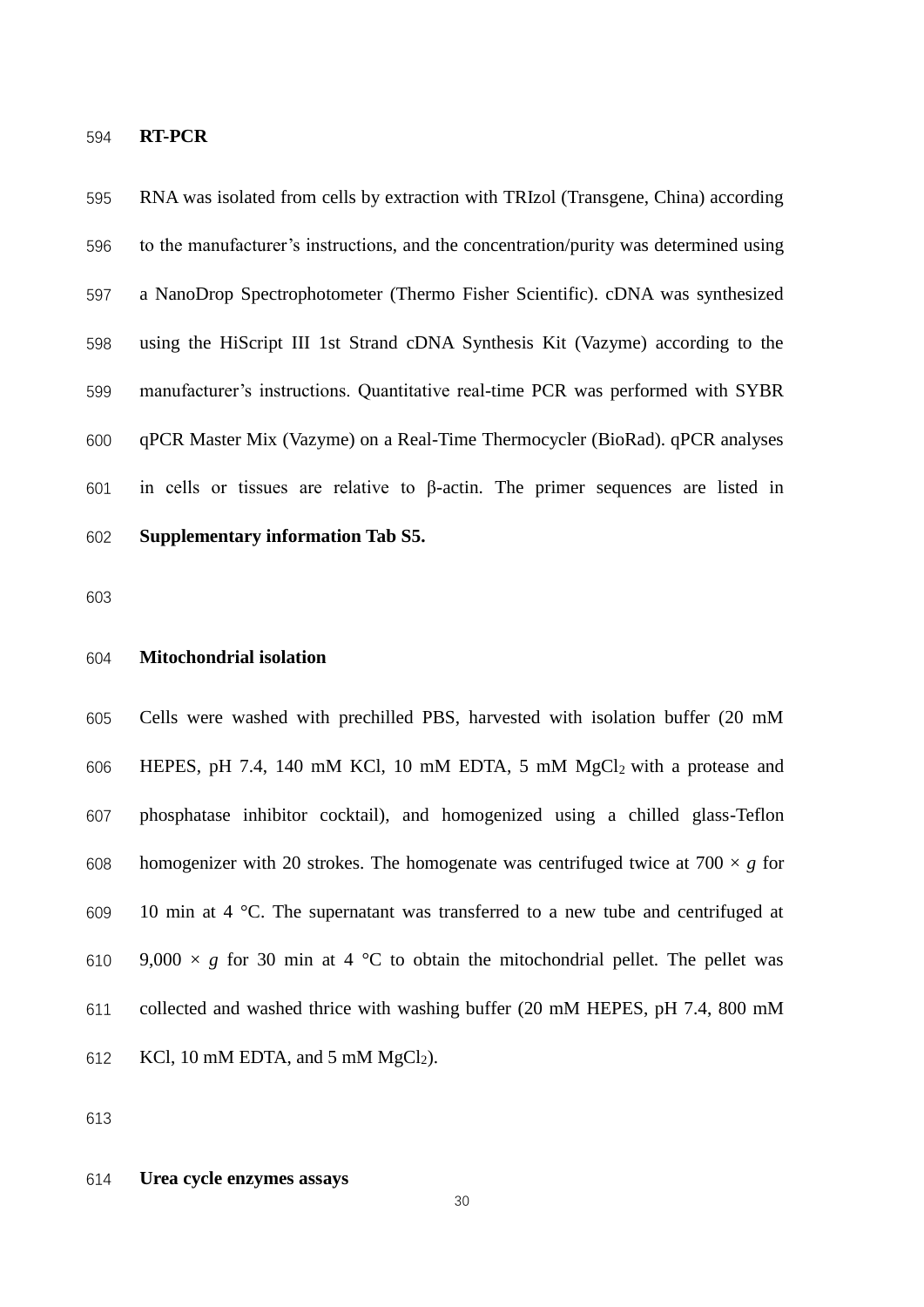Fresh tissues were weighed and transferred to solubilization buffer (1% Triton X-100, 150 mM NaCl, 10 mM KCl, 5 mM EDTA, 50 mM Tris-HCl, pH 8.0) containing protease and phosphatase inhibitors in 5 µL of extraction buffer per mg tissue and 618 homogenized using ceramic beads. The samples were centrifuged at  $14,000 \times g$  for 15 619 min (4  $^{\circ}$ C). The supernatant was transferred to a new tube for immunoprecipitation and enzymatic activity measurements, and protein concentrations were determined using a BCA protein assay kit (Beyotime, China). The activities of urea cycle enzymes were determined as described previously with slight modifications (*52, 53*).

 **OTC:** 10 μL of Flag peptide-eluted ectopic OTC-Flag or 10 μL of OTC antibody- immunoprecipitated bead solution was added to 120 μL of reaction buffer containing 5 mM ornithine, 15 mM CP, and 270 mM triethanolamine (pH 7.8) and incubated at 37 °C for 20–30 min. Reactions were terminated by adding 48 μL acid solution 627 (phosphoric acid:sulfuric acid = 3:1,  $v/v$ ). Citrulline production was evaluated by incubating 7 μL of 3% 2,3-butanedionemonoxime for 15 min at 95 °C in the dark. 629 Absorbance at 490 nm was determined using a microplate reader (Spectramax  $M2^e$ , Molecular Devices).

 **CPS1:** 10 μL of CPS1 antibody-immunoprecipitated bead solution was added to 632 reaction buffer containing 50 mM NH<sub>4</sub>HCO<sub>3</sub>, 5 mM ATP, 10 mM magnesium acetate, 5 mM N-acetyl-L-glutamate, 1 mM dithiothreitol, and 50 mM triethanolamine (pH 8.0) and incubated at 37 °C for 10 min. The product, CP, was converted to hydroxyurea by adding 10 μL of 2.0 M hydroxylamine and incubating for 10 min at 95 °C. Hydroxyurea was quantified by adding chromogenic reagent followed by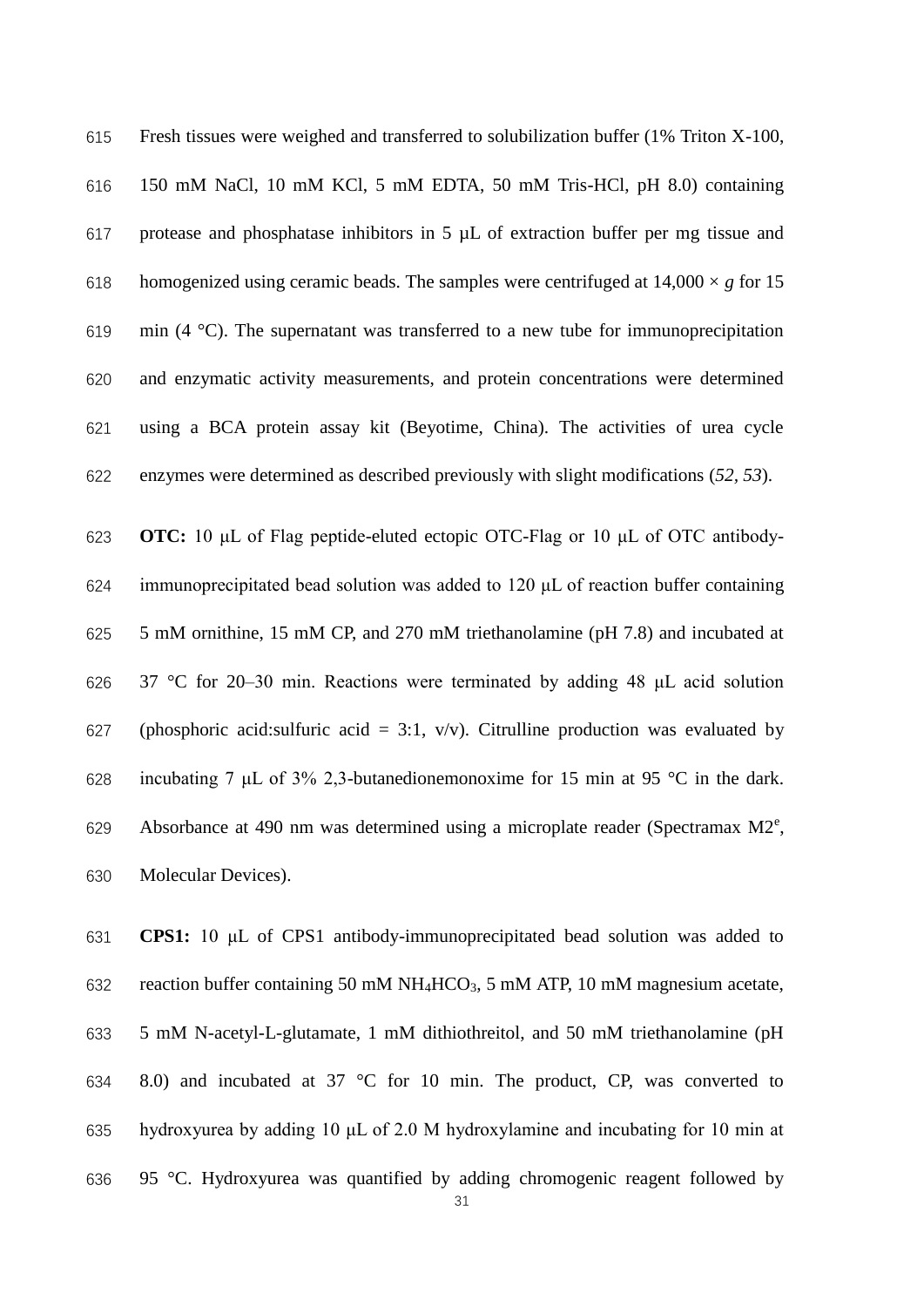incubation at 95 °C for 15 min, and the absorbance was read at 458 nm.

 **ASS1:** 10 μL of ASS1 antibody-immunoprecipitated bead solution was added to reaction buffer containing 20 mM Tris-HCl, pH 7.8, 2 mM ATP, 2 mM citrulline, 2 mM aspartate, 6 mM MgCl2, 20 mM KCl, and 0.2 units of pyrophosphatase to a final volume of 0.2 ml. Samples were incubated at 37°C in 96-well microtiter plates, and the reactions were stopped after 30 min by the addition of an equal volume of molybdate buffer (10 mM ascorbic acid, 2.5 mM ammonium molybdate, 2% sulfuric acid). The accumulation of phosphate was determined spectrophotometrically at 650 nm.

 **ASL:** 10 μL of ASL antibody-immunoprecipitated bead solution was added to reaction buffer containing 0.2 mM fumarate, 1 mM arginine, and 50 mM Tris/HCl buffer, pH 7.5. The consumption of fumarate in the forward direction was assayed by monitoring the OD240 (absorbance of fumarate) in an Amersham Biosciences Ultrospec 3100 Pro spectrophotometer.

 **ARG:** 10 μL of ARG antibody-immunoprecipitated bead solution was added to reaction buffer containing 5 mM arginine and 50 mM Tris/HCl buffer, pH 7.5. Urea production was quantified by the addition of 3% 2,3-butanedionemonoxime with 15 min of incubation at 95°C in the dark and reading the absorbance at 498 nm.

#### **OTC kinetic assay**

657 OTC and OTCK<sup>307R</sup> was ectopically-expressed in HEK293T cell and purified with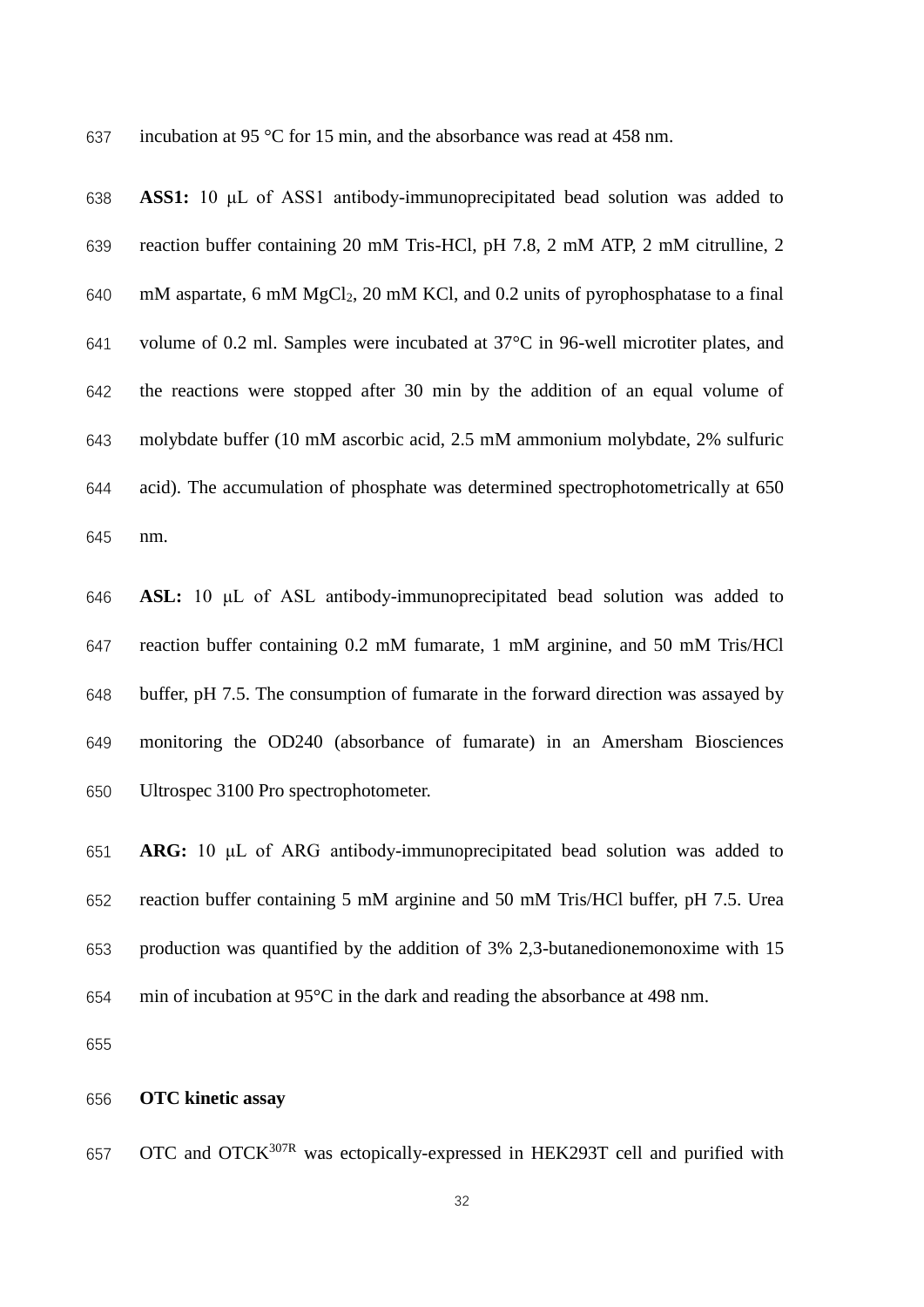Anti-flag M2 beads (Sigma, Cat# A2220). To study the enzyme kinetics, 0.5 μM OTC 659 and OTC $K^{307R}$  protein was added to the OTC enzymatic reaction buffer with different concentration of CP and ornithine (0-1 mM). Reactions were initiated by addition of recombinant OTC and OTCK307R protein at 37°C for 5 min before they were quenched with phosphoric and sulfuric acid (3:1, v/v) solution. The production of citrulline were measured by enzymatic assay of OTC as described above and the kinetics data were calculated according to Briggs–Haldane equation.

#### **Ammonia and urea measurements**

 Cellular ammonia was analyzed using an Ammonia Quantification Kit (BioVision, Cat#K470) according to the manufacturer's instructions. Levels of urea in mouse primary hepatocytes, culture medium, and mouse urine were determined using a Urea Quantification Kit (BioVision, Cat#K376) according to the manufacturer's instructions.

### **Mice behavioral experiments**

 The open field and Y-maze tests were performed to test the locomotor function and spatial working memory, respectively, of HE mice.

676 To assess locomotor activity, mice were placed in a blue plexiglass case  $(40 \times 40)$  cm). The floor was divided into two parts, with an inner zone in the middle of the arena (25% of the total arena) and an outer zone comprising the remaining area (75%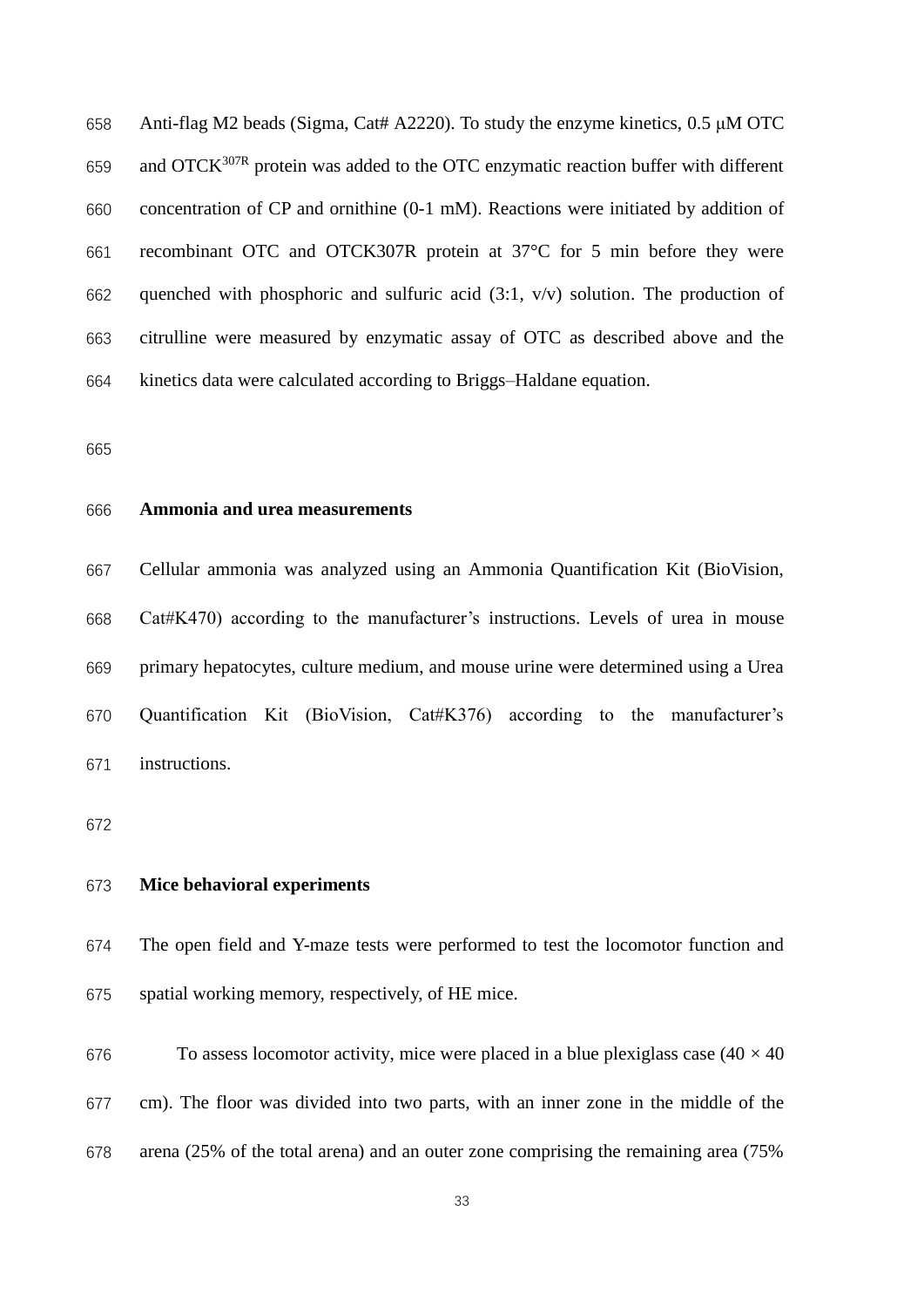of the total arena). Initially, animals were placed in the inner zone, and their behaviour was monitored for 15 min using a video camera mounted on the ceiling above the centre of the arena. The motion trajectory was analyzed using Ethovision XT software.

 To assess spatial working memory, mice were placed in a Y-maze consisting of three identical arms mounted in the shape of a "Y". Each arm was 15 inches long and 3.5 inches wide, with 3-inch-high walls made of opaque material. The procedure consisted of two sessions, each lasting approximately 30 min. During the first session, 15 min in duration, one arm (the novel arm) was blocked, but the mouse could inspect the other two open arms. During the second session, all arms were open. The position of the animal in the maze was recorded using a video camera. The motion trajectory was analyzed using Ethovision XT software.

**MRI**

 Animals were anesthetized using 1.5–2% isoflurane in 100% oxygen for all MRI experiments. During MRI experiments, the head of each mouse was fixed in a stereotaxic system (bite bar and a pair of ear bars). Brain MRI was performed on a 7 T animal MRI and MRS scanner (ClinScan, Bruker).

#### **Quantification and statistical analysis**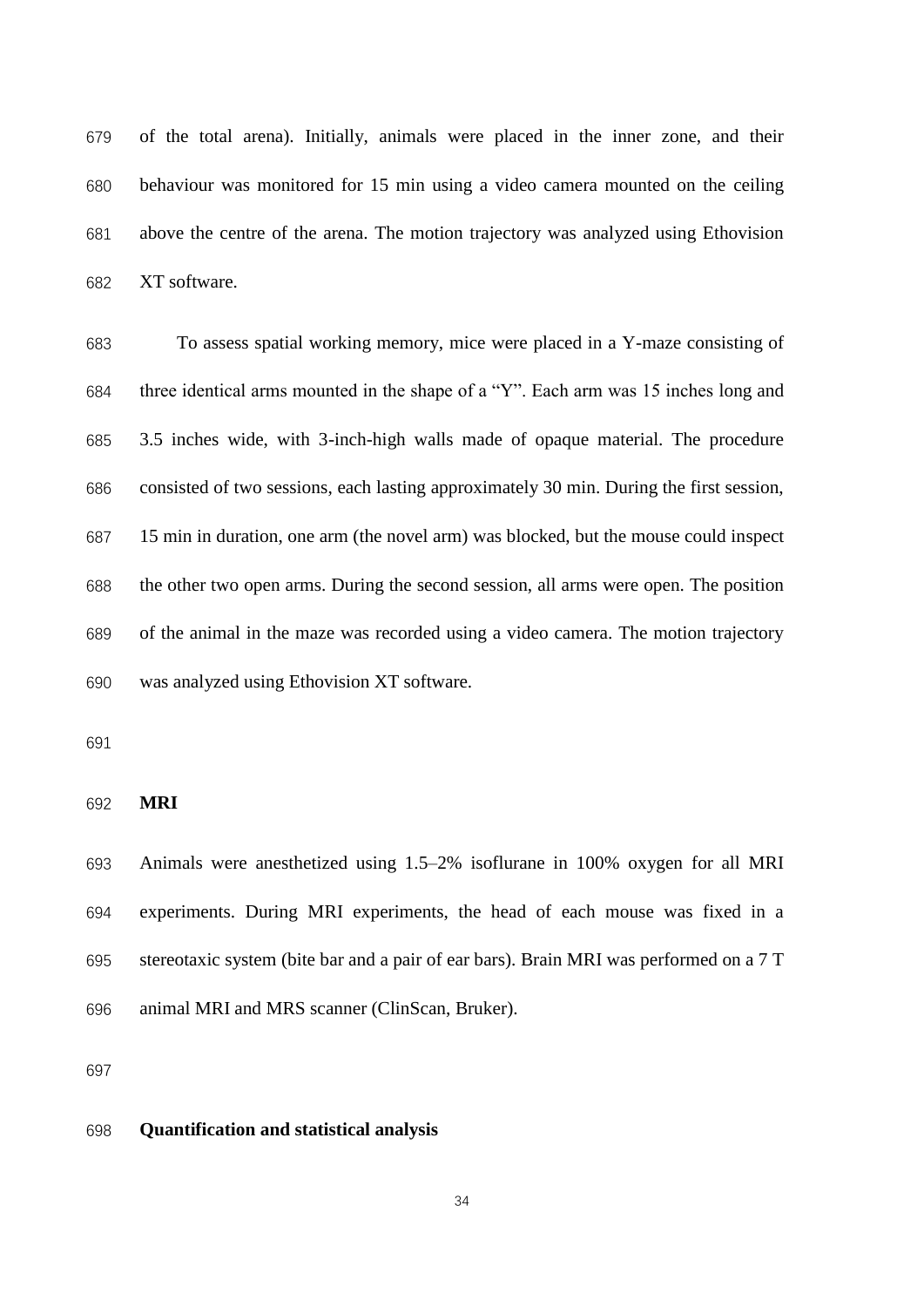Statistical tests were performed using GraphPad Prism 8 software and two-tailed unpaired Student's *t*-test to compare two groups. All data are presented as the mean ± standard error of the mean (SEM). P values were calculated assuming a normal distribution and were corrected for multiple hypotheses using the Benjamini– 703 Hochberg procedure. P values are denoted in figures as:  $^{ns}$  p > 0.05,  $*$  p < 0.05;  $**$  p <  $0.01$ ; \*\*\*  $p < 0.01$ ; \*\*\*\* $p < 0.001$ .

#### **ACKNOWLEDGEMENTS**

 This work was supported by Grants from the State Key Development Programs of China (Nos. 2018YFA0801300, 2018YFC1004700, 2018YFA0800300, 2019YFA0801900), the National Science Foundation of China (Nos. 81771627, 31821002, 91753207, 31930062, 31871432), Shanghai Rising-Star Program(18QA1400300), Medical and Health Commission of Shanghai, China (2018YQ36), Innovation-oriented Science and Technology Grant from Key Laboratory of Reproduction Regulation of NHC (CX2017-0X) and grant from Key Laboratory of Reproduction Regulation of NPFPC.

#### **AUTHOR CONTRIBUTIONS**

 S.M. Zhao and J.Y. Zhao conceived the concept, designed and supervised the experiments; S.H. Hu, Y.X. Yang, H.D Ma, S.X Zou, K.H. Zhang, Y.N Qiao performed the biological experiments; L. Zhang performed LC-MS/MS-based target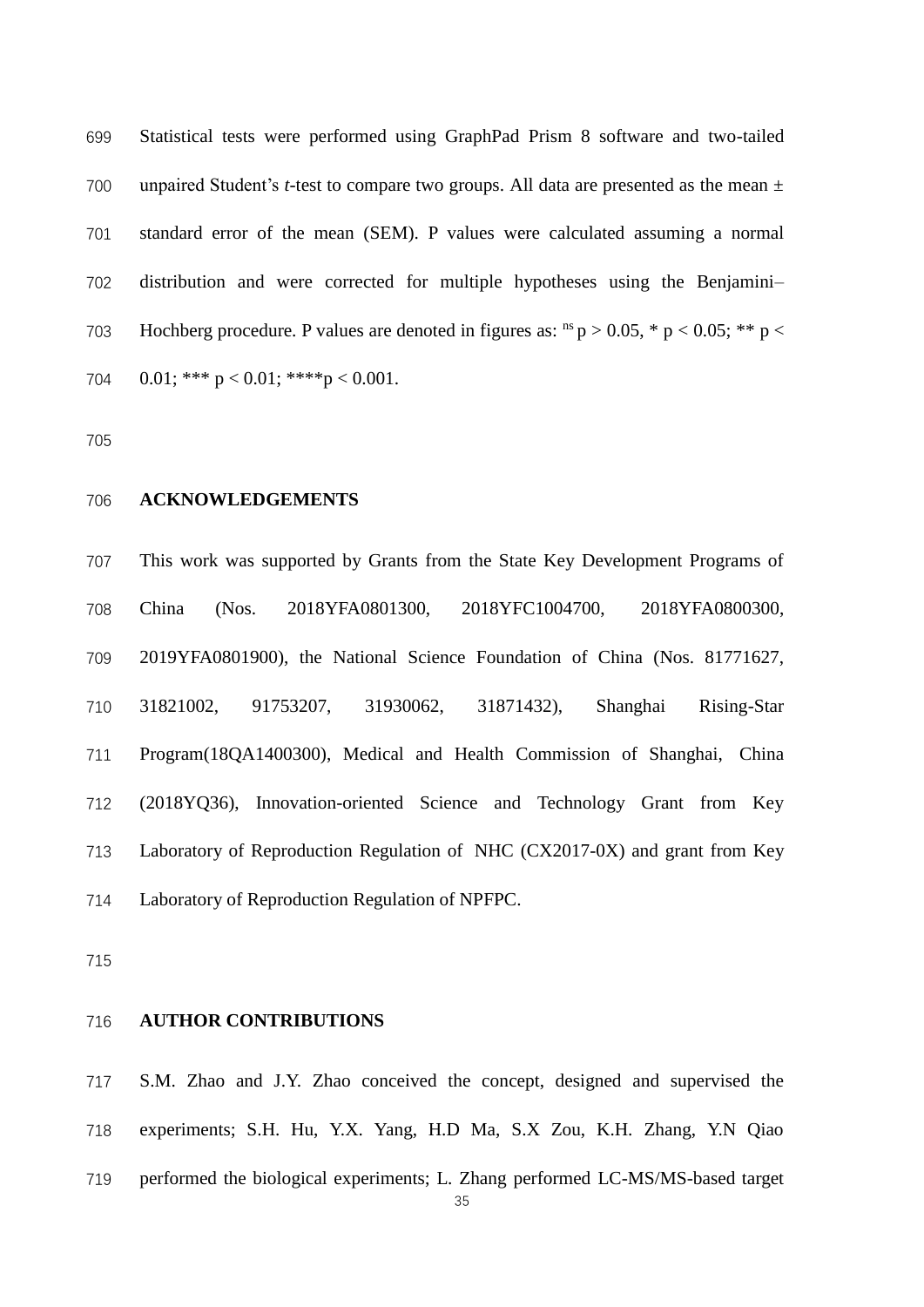| 720 | metabolities measurement and metabolomics experiment; L. Huang performed           |
|-----|------------------------------------------------------------------------------------|
| 721 | proteomics experiment. Y.Y Yuan, Y. Lin, W. Xu, Y. Li, H.T. Li participated in the |
|     | 722 discussion. S.M. Zhao and J.Y. Zhao wrote the manuscript. All authors read and |
|     | 723 discussed the manuscript.                                                      |
|     |                                                                                    |

# 

# **COMPETING INTEREST DECLARATION**

The authors have declared that no conflict of interest exists.

#### **SUPPLEMENTAL TABLES**

- **Supplemental Table 1,** List of protein substrates of CP-K identified in mice liver.
- **Supplemental Table 2,** List of SIRT4-interactome identified in mice hepatoma
- (Hepa1-6) by Bio-ID assay.
- **Supplemental Table 3,** Co-identified proteins in both K-CP substrates and SIRT4-

interactome.

- **Supplemental Table 4,** Untargeted metabolomics analysis of liver tissues of wild-
- 735 *type and Sirt4<sup>-/-</sup> mice.*
- **Supplemental Table 5,** Oligonucleotide.

# **Data availability**

All the image source data and Excel files of all data presented in graphs within the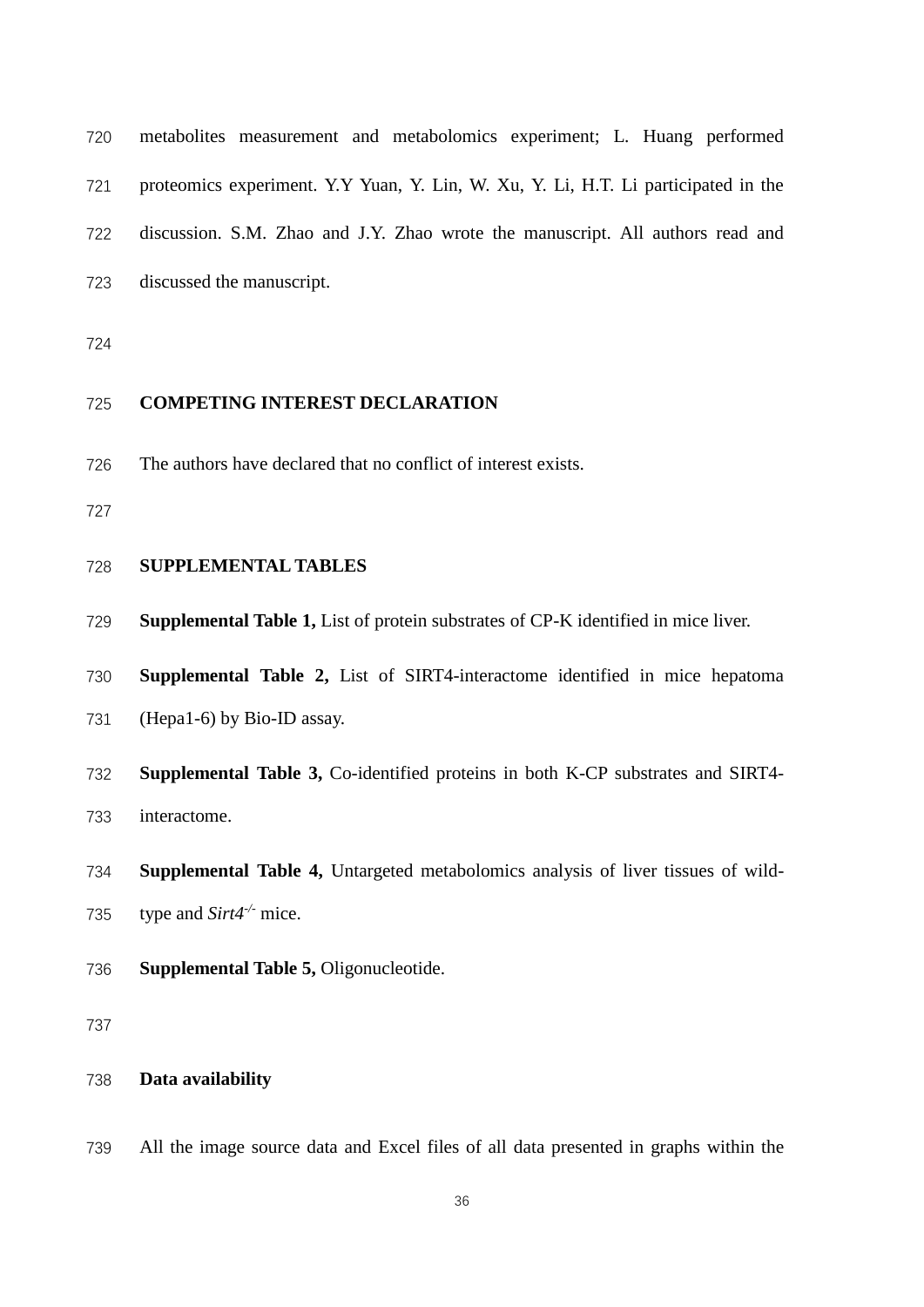| 744 | Code availability                                                                  |
|-----|------------------------------------------------------------------------------------|
| 743 |                                                                                    |
| 742 | author upon reasonable request.                                                    |
| 741 | data that support the findings of this study are available from the corresponding  |
| 740 | figures and extended figures will be provided in source data before published. The |

- Data was analysed using Graphpad Prism 8.0 (Graphpad Software). Raw MS files
- were searched using Protein Discoverer (version 2.4, ThermoFisher Scientific) with
- Mascot (version 2.7.0, Matrix Science). The motion trajectory was analyzed using
- Ethovision XT software (Mice behavioral experiments).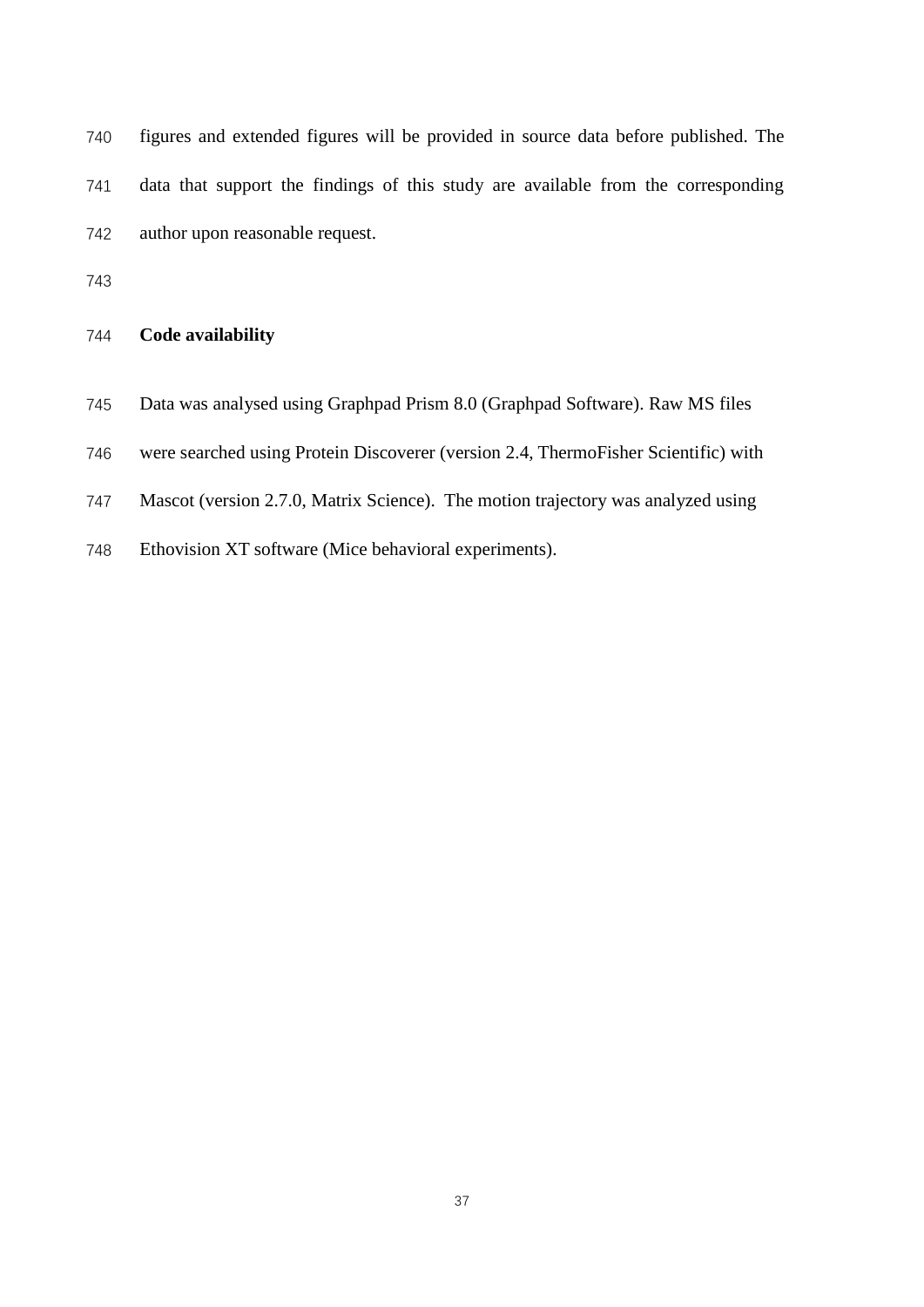### **REFERENCES**

- 1. E. F. M. Wijdicks, Hepatic Encephalopathy. New Engl J Med **375**, 1660-1670 (2016).
- 2. R. Keshet, P. Szlosarek, A. Carracedo, A. Erez, Rewiring urea cycle metabolism in cancer to support anabolism. Nat Rev Cancer **18**, 634-645 (2018).
- 754 3. M. Ogura et al., Overexpression of SIRT5 confirms its involvement in deacetylation and activation of carbamoyl phosphate synthetase 1. Biochem Biophys Res Commun **393**, 73-78 (2010).
- 757 4. T. Nakagawa, L. Guarente, Urea cycle regulation by mitochondrial sirtuin, SIRT5. Aging-Us **1**, 578-581 (2009).
- 759 5. W. Yu et al., Lysine 88 acetylation negatively regulates ornithine carbamoyltransferase activity in response to nutrient signals. J Biol Chem **284**, 13669-13675 (2009).
- 761 6. S. Zhao et al., Regulation of cellular metabolism by protein lysine acetylation. Science **327**, 1000-1004 (2010).
- 7. G. Ramponi, S. Grisolia, Acylation of Lysine and of Arginine-Rich Histones with Carbamyl Phosphate and 1,3 Diphosphoglycerate. Biochem Bioph Res Co **38**, 1056-& (1970).
- 8. L. Kollipara, R. P. Zahedi, Protein carbamylation: In vivo modification or in vitro artefact? Proteomics **13**, 941-944 (2013).
- 9. B. Stec, Structural mechanism of RuBisCO activation by carbamylation of the active site lysine. P Natl Acad Sci USA **109**, 18785-18790 (2012).
- 769 10. Z. Wang et al., Protein carbamylation links inflammation, smoking, uremia and atherogenesis. Nature Medicine **13**, 1176-1184 (2007).
- 771 11. L. Gorissea et al., Protein carbamylation is a hallmark of aging. P Natl Acad Sci USA 113, 1191-1196 (2016).
- 12. K. A. Anderson, M. F. Green, F. K. Huynh, G. R. Wagner, M. D. Hirschey, SnapShot: Mammalian Sirtuins. Cell **159**, 956-956 e951 (2014).
- 13. M. C. Haigis, D. A. Sinclair, Mammalian Sirtuins: Biological Insights and Disease Relevance. Annu Rev Pathol-Mech **5**, 253-295 (2010).
- 14. C. Carrico, J. G. Meyer, W. He, B. W. Gibson, E. Verdin, The Mitochondrial Acylome Emerges: Proteomics, Regulation by Sirtuins, and Metabolic and Disease Implications. Cell Metab **27**, 497-512 (2018).
- 15. R. A. H. van de Ven, D. Santos, M. C. Haigis, Mitochondrial Sirtuins and Molecular Mechanisms of Aging. Trends Mol Med **23**, 320-331 (2017).
- 782 16. X.-D. He et al., Sensing and Transmitting Intracellular Amino Acid Signals through Reversible Lysine Aminoacylations. Cell Metabolism **27**, 151-166.e156 (2018).
- 784 17. M. D. Hirschey et al., SIRT3 regulates mitochondrial fatty-acid oxidation by reversible enzyme deacetylation. Nature **464**, 121-125 (2010).
- 786 18. J. T. Du et al., Sirt5 Is a NAD-Dependent Protein Lysine Demalonylase and Desuccinylase. Science **334**, 806-809 (2011).
- 788 19. C. Peng et al., The First Identification of Lysine Malonylation Substrates and Its Regulatory Enzyme. Mol Cell Proteomics **10**, (2011).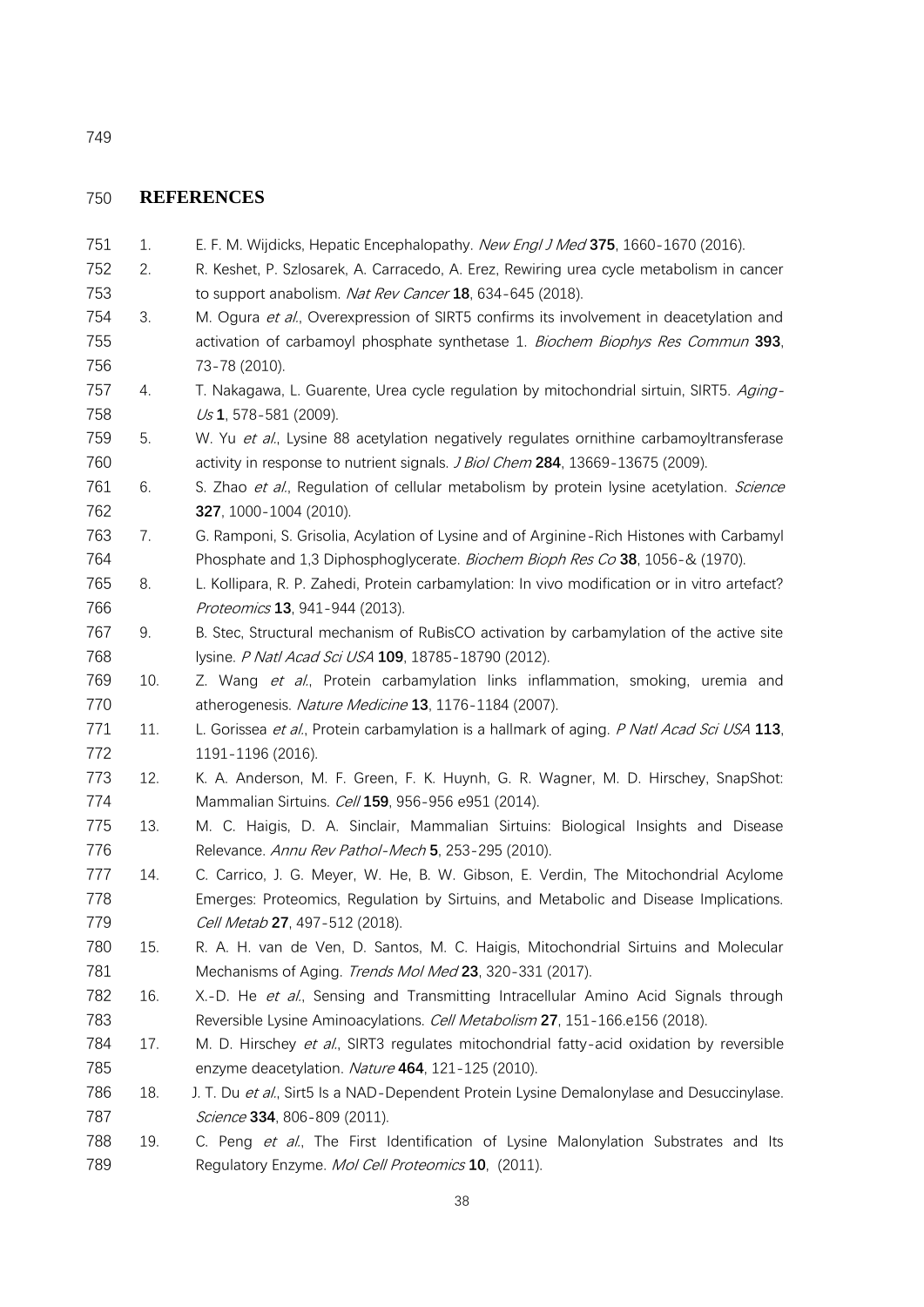790 20. M. Tan et al., Lysine glutarylation is a protein posttranslational modification regulated by SIRT5. Cell Metab **19**, 605-617 (2014). 21. J. L. Feldman, J. Baeza, J. M. Denu, Activation of the Protein Deacetylase SIRT6 by Long- chain Fatty Acids and Widespread Deacylation by Mammalian Sirtuins. J Biol Chem **288**, 31350-31356 (2013). 795 22. E. Verdin et al., Measurement of mammalian histone deacetylase activity. Method Enzymol **377**, 180-196 (2004). 797 23. M. C. Haigis et al., SIRT4 inhibits glutamate dehydrogenase and opposes the effects of calorie restriction in pancreatic beta cells. Cell **126**, 941-954 (2006). 799 24. R. A. Mathias et al., Sirtuin 4 is a lipoamidase regulating pyruvate dehydrogenase complex activity. Cell **159**, 1615-1625 (2014). 801 25. K. A. Anderson et al., SIRT4 Is a Lysine Deacylase that Controls Leucine Metabolism and Insulin Secretion. Cell Metab **25**, 838-855 e815 (2017). 803 26. M. Pannek et al., Crystal structures of the mitochondrial deacylase Sirtuin 4 reveal isoform-specific acyl recognition and regulation features. Nat Commun **8**, 1513 (2017). 805 27. G. Laurent et al., SIRT4 coordinates the balance between lipid synthesis and catabolism 806 by repressing malonyl CoA decarboxylase. Mol Cell **50**, 686-698 (2013). 807 28. G. Laurent et al., SIRT4 Represses Peroxisome Proliferator-Activated Receptor alpha Activity To Suppress Hepatic Fat Oxidation. Mol Cell Biol **33**, 4552-4561 (2013). 809 29. L. Ho et al., SIRT4 regulates ATP homeostasis and mediates a retrograde signaling via AMPK. Aging-Us **5**, 835-849 (2013). 811 30. N. Nasrin et al., SIRT4 Regulates Fatty Acid Oxidation and Mitochondrial Gene Expression in Liver and Muscle Cells. J Biol Chem **285**, 31995-32002 (2010). 813 31. A. Csibi et al., The mTORC1 pathway stimulates glutamine metabolism and cell proliferation by repressing SIRT4. Cell **153**, 840-854 (2013). 815 32. J. G. Wood et al., Sirt4 is a mitochondrial regulator of metabolism and lifespan in Drosophila melanogaster. Proc Natl Acad Sci U S A **115**, 1564-1569 (2018). 817 33. S. M. Jeong et al., SIRT4 has tumor-suppressive activity and regulates the cellular metabolic response to DNA damage by inhibiting mitochondrial glutamine metabolism. Cancer Cell **23**, 450-463 (2013). 820 34. Y. S. Wang et al., Sirtuin 4 Depletion Promotes Hepatocellular Carcinoma Tumorigenesis 821 Through Regulating Adenosine - Monophosphate – Activated Protein Kinase Alpha/Mammalian Target of Rapamycin Axis in Mice. Hepatology **69**, 1614-1631 (2019). 35. K. L. Guan, W. Yu, Y. Lin, Y. Xiong, S. Zhao, Generation of acetyllysine antibodies and affinity enrichment of acetylated peptides. Nat Protoc **5**, 1583-1595 (2010). 36. K. J. Roux, D. I. Kim, B. Burke, D. G. May, BioID: A Screen for Protein-Protein Interactions. Curr Protoc Protein Sci **91**, 19 23 11-19 23 15 (2018). 37. A. G. Hinnebusch, Translational regulation of GCN4 and the general amino acid control of yeast. Annu Rev Microbiol **59**, 407-450 (2005). 829 38. M. S. Sheikh, A. J. Fornace, Regulation of translation initiation following stress. *Oncogene*  **18**, 6121-6128 (1999). 39. K. Pakos-Zebrucka et al., The integrated stress response. Embo Reports **17**, 1374-1395 (2016). 40. H. A. Yamamoto, N. Sugihara, Blood Ammonia Levels and Hepatic-Encephalopathy